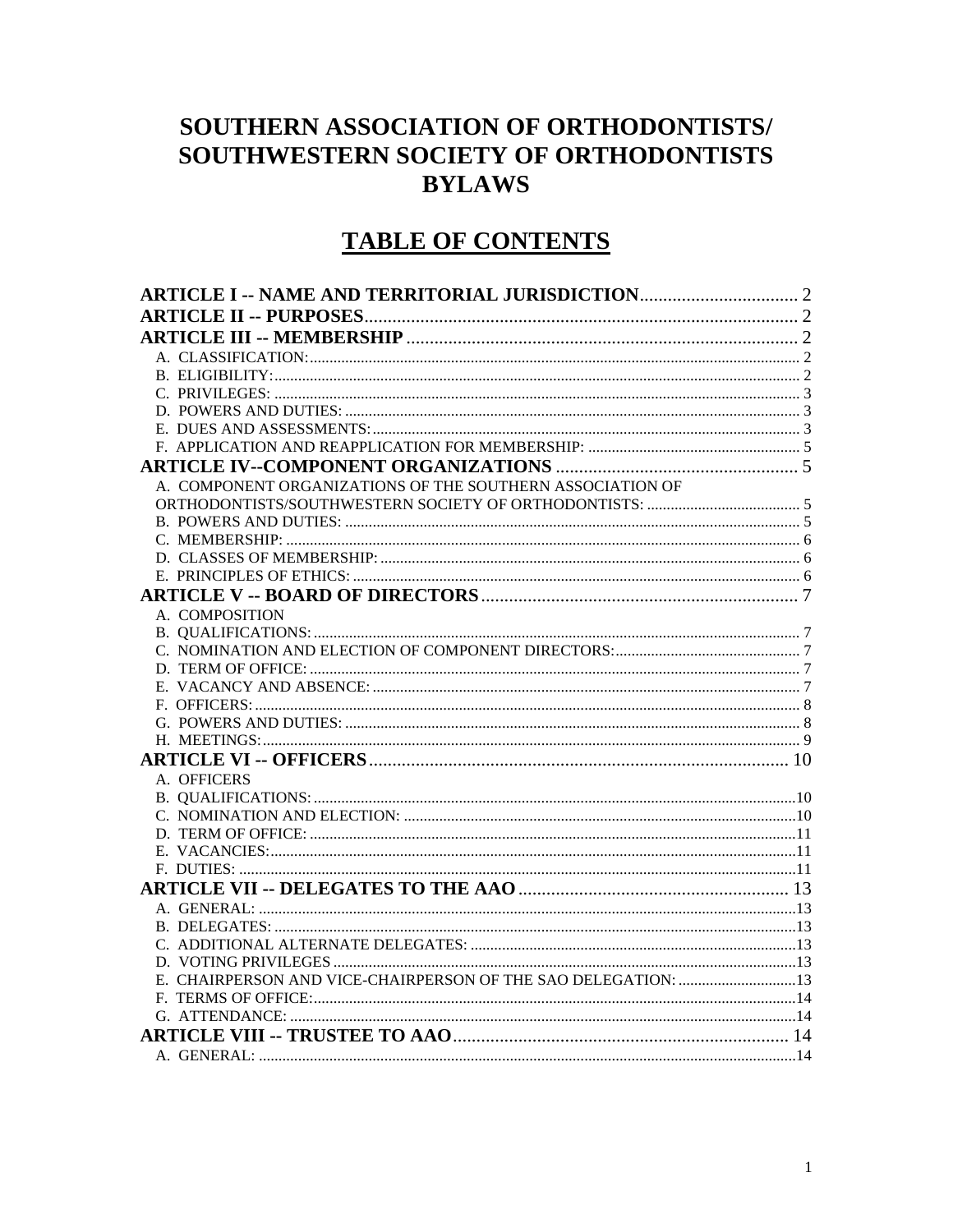### **ARTICLE I -- NAME AND TERRITORIAL JURISDICTION**

The name of this organization shall be the "Southern Association of Orthodontists (SAO)/Southwestern Society of Orthodontists (SWSO)"\* hereinafter referred to as " Association". This Association is recognized as a constituent of the American Association of Orthodontists (AAO). (\*A new name may be proposed.)

The territorial jurisdiction of this Association shall be comprised of members in the states entirely of: Alabama, Arkansas, Florida, Georgia, Kansas, Kentucky, Louisiana, Mississippi, North Carolina, Oklahoma, South Carolina, Tennessee, Texas, Virginia, and West Virginia.

### **ARTICLE II -- PURPOSES**

The purposes of this Association, shall be:

- A. To advance the art and science of orthodontics;
- B. To encourage and sponsor research;
- C. To strive for and maintain the highest standards of excellence in orthodontic education and practice;
- D. To make significant contributions to the health of the public;
- E. To promote good will among its members; and
- F. To pursue any other lawful purpose as directed by Association leadership.

### **ARTICLE III -- MEMBERSHIP**

### **A. CLASSIFICATION:**

The members of this Association shall be defined by the AAO Bylaws.

# **B. ELIGIBILITY:**

1. The membership of this Association, with the exception of Honorary members as defined in the AAO Bylaws, shall be comprised of orthodontists with their principal location of professional, orthodontic activities in the territorial jurisdiction of this Association or as otherwise provided by these Bylaws and the AAO Bylaws. The eligibility requirements for members shall be those as specified in the AAO Bylaws for each respective class of membership

2. This Association retains the right of the Association's General Assembly to elect Honorary members. To be an honorary member of this Association an individual shall have made outstanding contributions to the advancement of the art and science of orthodontics and shall be nominated by this association's executive committee and elected by the board of directors. This classification of membership shall only be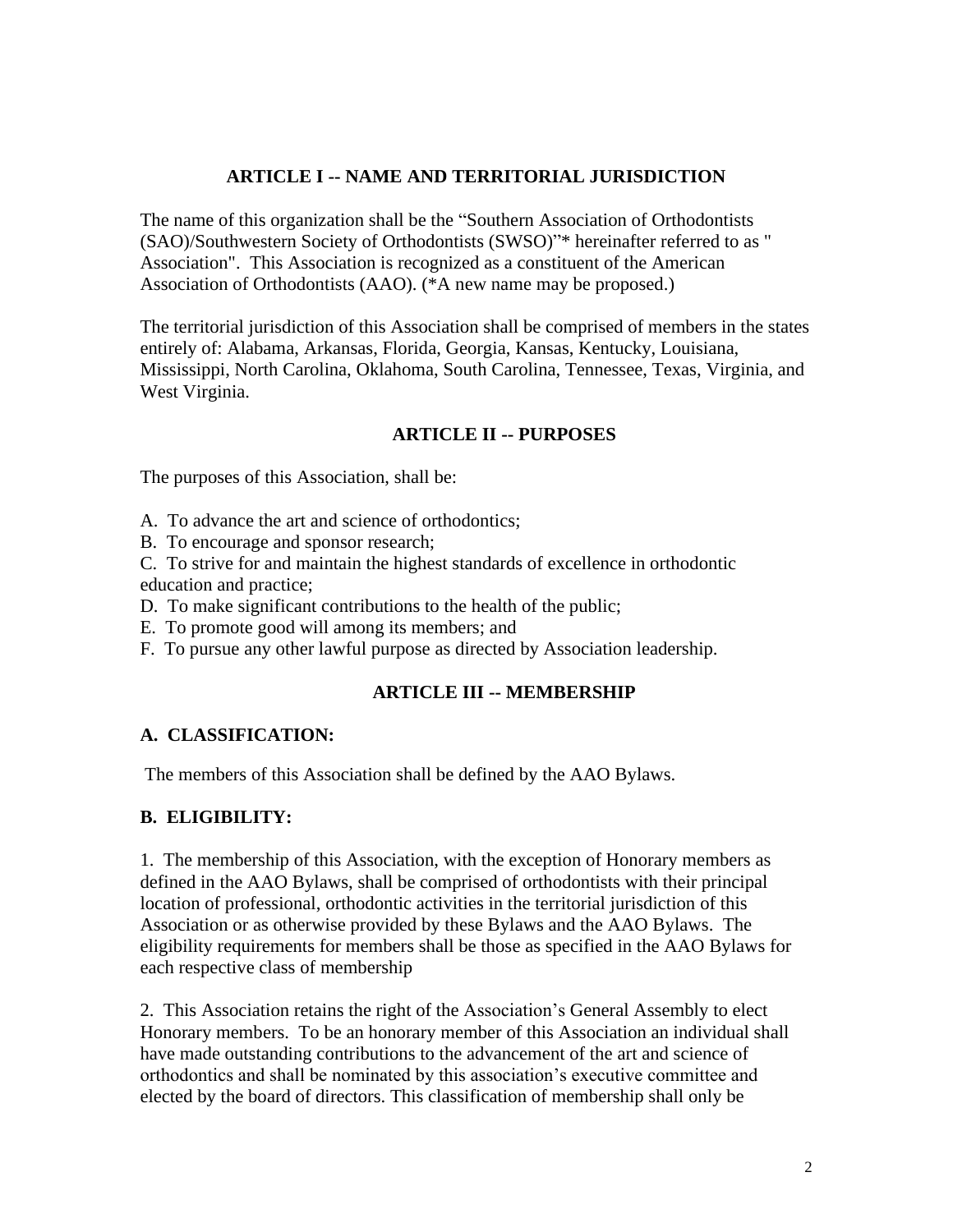available to those individuals who are not eligible for another classification of membership.

# **C. PRIVILEGES:**

1. Except as set forth elsewhere in these Bylaws and the policies of this Association, all members shall be entitled to all services and privileges as may be provided by this Association to the applicable classifications of membership.

2. Only active members in good standing shall be eligible to seek or hold office or other elected or appointed positions in this Association, or to vote or otherwise participate in the selection of Association officials or the establishment of Association policies.

Despite possibly being outside of the territorial jurisdiction, all members in good standing shall retain their membership status while in temporary military service, provided that they comply with all other provisions of these Bylaws.

3. Members who have been suspended or disciplined by the Association shall not be privileged to vote, nominate, or hold either elected or appointed office, including delegate, alternate delegate, or otherwise participate in the selection of Association officials.

# **D. POWERS AND DUTIES:**

### **1. Powers:**

The membership shall have the power to amend the Bylaws and place component organizations on probation, as described elsewhere in these Bylaws.

### **2. Duties:**

It shall be the duty of the membership to:

a. Elect the officers of the Association and the members of the Association's elected or appointed committees;

- b. Set member dues and assessments;
- c. Receive and act upon all appropriate reports submitted to it;
- d. Perform such other duties as may be provided in these Bylaws.

# **E. DUES AND ASSESSMENTS:**

### **1. Payment:**

All dues, application fees, and assessments shall be payable in U.S. currency. All dues shall be due and payable on the due date specified in the AAO Bylaws. Members failing to pay their annual dues and assessments on their due dates shall forfeit their membership as provided in these Bylaws and the AAO Bylaws.

# **2. Dues:**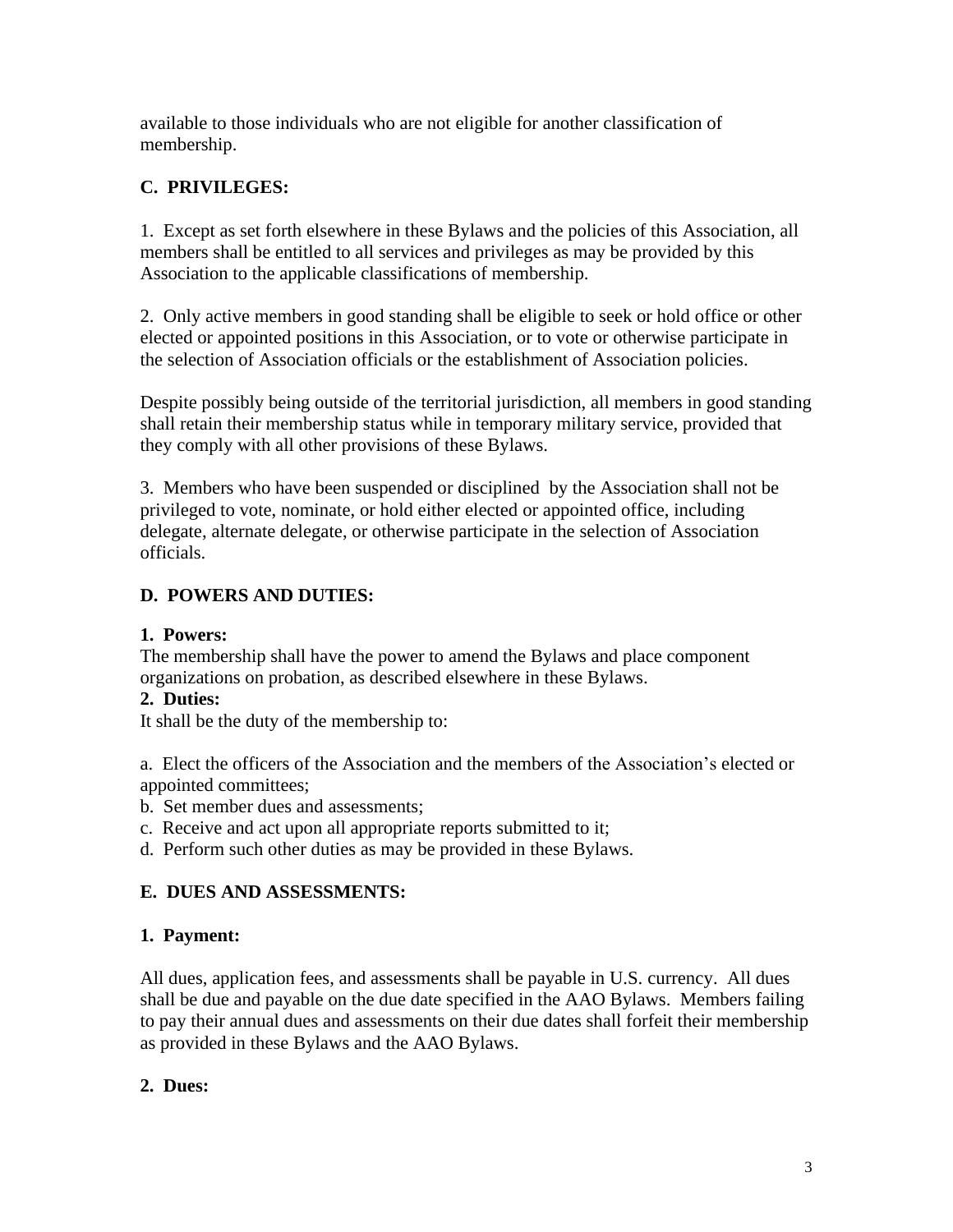a. **Active** Members: The annual Association dues for **active** members shall be the amount most recently approved by a three-fourths (3/4) affirmative vote of the legal votes cast at a duly called General Assembly. Any dues discounts will parallel those provided by the AAO.

b. **Affiliate** Members: The annual Association dues for **affiliate** members shall be the same as active members. The annual Association dues for **Life-affiliate** members shall be one half of the dues of active members and they shall be exempt from assessments.

c. **Academic** Members: The annual Association dues for academic members shall be established by the Association's Board of Directors and they shall be exempt from assessments.

d. **Retired** Members: Retired members shall be exempt from Association dues and assessments.

e. **Honorary** Members: Honorary members shall be exempt from Association dues and assessments.

### **3. Assessments:**

Assessments may be levied upon all active and affiliate members.

Upon publication of the Board of Directors, the General Assembly by a three-fourths (3/4) vote of the legal votes cast, may levy an assessment on each active and/or affiliate member. The recommendation shall state the purpose of the assessment, the categories of membership to be assessed, and the date payment of the assessment is due. The funds so obtained may be used only for the purpose for which the assessment is made. Any member failing to pay the assessment in U.S. currency by the due date shall forfeit membership in this Association and the American Association of Orthodontists. A recommendation proposing an assessment can neither be considered nor adopted at any session of the General Assembly at which it is introduced, except by a three-fourths (3/4) vote of the legal votes cast.

### **4. Exemption from dues:**

Exemption from dues shall be effective on the date as specified in the AAO Bylaws.

### **5. Waiver of Association Dues and Assessments:**

- a. A member who has suffered severe financial hardship due to circumstances beyond their control may make application for a waiver of dues and/or assessments as described in the Financial Policy of the American Association of Orthodontists.
- b. Senior Limited Practice Waivers are limited to doctors with at least 30 cumulative years of membership (excluding student membership) and who do not practice more than 350 hours per year during the waiver period.

### **6. Non-Payment of Dues and/or Assessments:**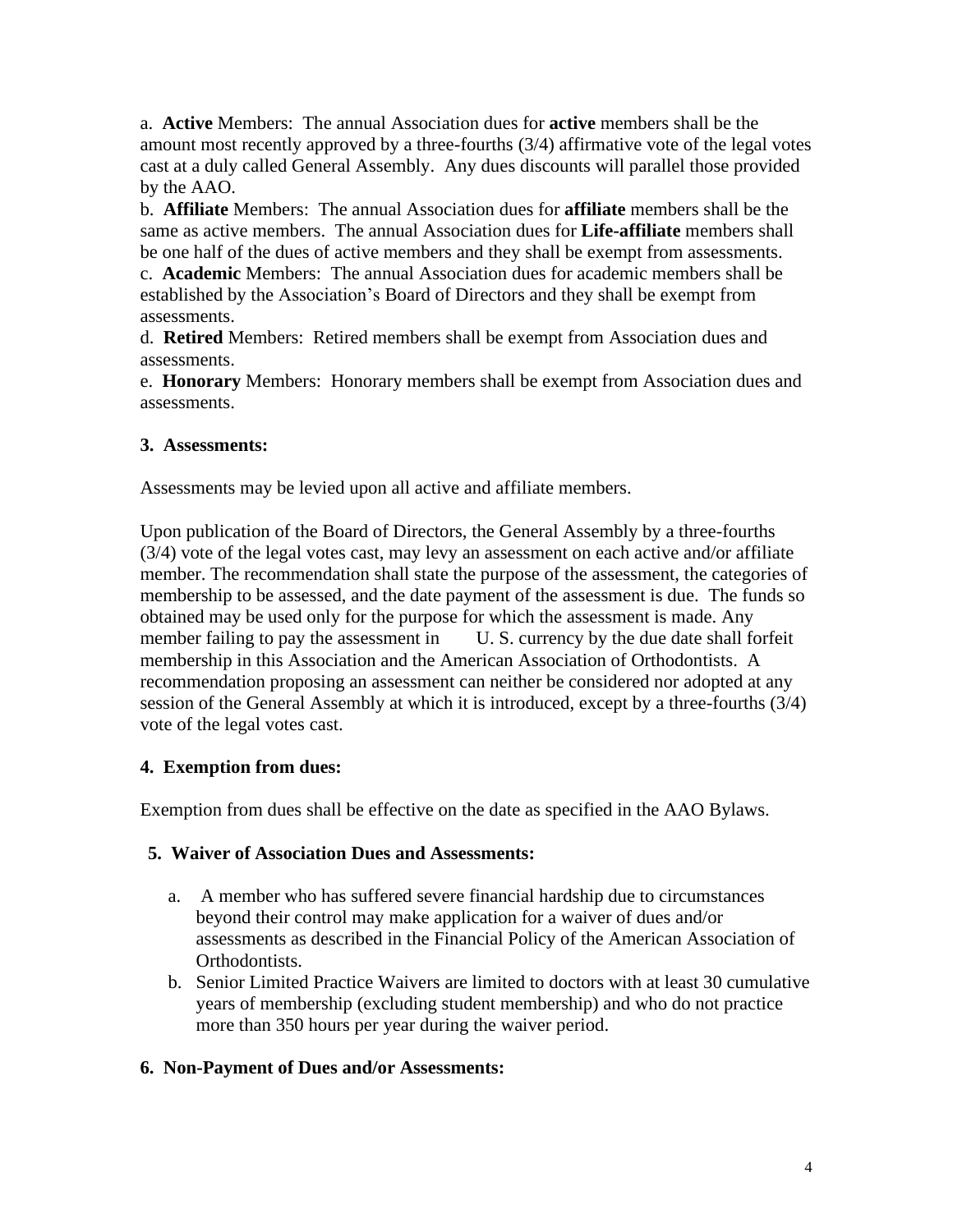The date of membership termination for non-payment of dues or assessments is determined by the AAO Bylaws and these Bylaws.

Members terminated for non-payment of dues or assessments may reapply according to the provisions as specified in the AAO Bylaws.

# **F. APPLICATION AND REAPPLICATION FOR MEMBERSHIP:**

Application and reapplication for membership shall be considered according to the rules and procedures stated in the AAO Bylaws.

# **ARTICLE IV--COMPONENT ORGANIZATIONS**

### **A. COMPONENT ORGANIZATIONS OF THE SOUTHERN ASSOCIATION OF ORTHODONTISTS/SOUTHWESTERN SOCIETY OF ORTHODONTISTS:**

- 1. The Alabama Association of Orthodontists.
- 2. The Arkansas Association of Orthodontists.
- 3. The Florida Association of Orthodontists.
- 4. The Georgia Association of Orthodontists.
- 5. The Kansas Association of Orthodontists.
- 6. The Kentucky Association of Orthodontists.
- 7. The Louisiana Association of Orthodontists.<sup>1</sup>
- 8. The Mississippi Association of Orthodontists.
- 9. The North Carolina Association of Orthodontists.
- 10. The Oklahoma Orthodontic Society
- 11. The South Carolina Association of Orthodontists.
- 12. The Tennessee Association of Orthodontists.
- 13. The Texas Association of Orthodontists.
- 14. The Virginia Association of Orthodontists.
- 15. The West Virginia Association of Orthodontists.

# **B. POWERS AND DUTIES:**

A component organization shall have the following powers and duties:

**1. Governance:** Provide for its governance through the establishment of bylaws, rules and regulations, provided such bylaws, rules and regulations do not conflict with or limit the Bylaws of this Association and the AAO. To the extent that they do so conflict with or limit those Bylaws, they are void.

Whenever the bylaws of a component organization conflict with or limit the bylaws of this Association and the AAO, the component organization may be placed on probation by either the Board of Directors or General Assembly by a two-thirds (2/3) vote of the legal votes cast. The component organization shall immediately cease any conflicting activity and shall be allowed a period of at least one (1) year in which to bring its bylaws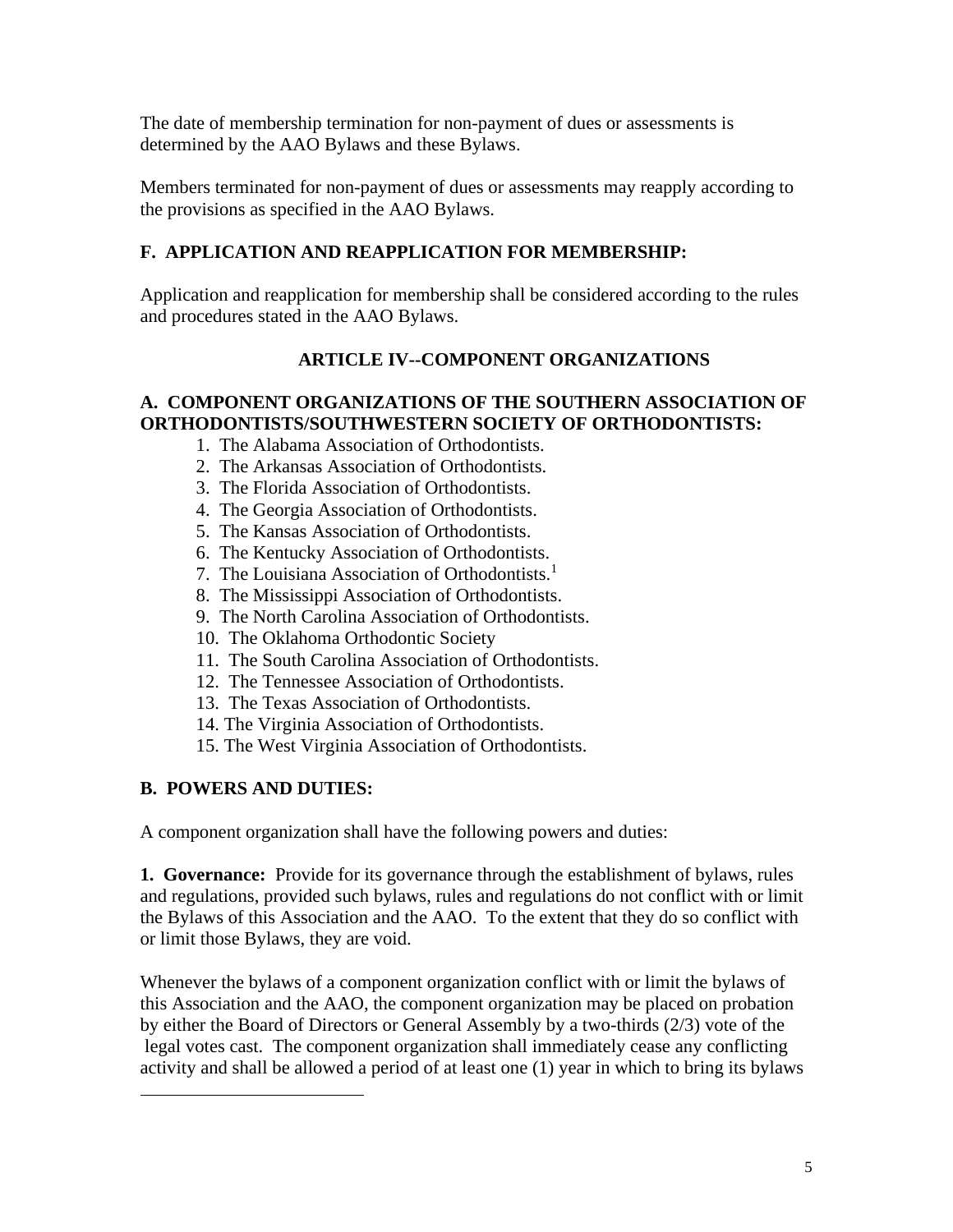into conformity. In the event a component organization on probation fails to so comply, the recognition of that component organization by this Association may be suspended by the Board of Directors or General Assembly by a two-thirds (2/3) vote of the legal votes cast by either governing body (the Board of Directors or General Assembly). **2. Discipline:** Discipline any of its members in accordance with the provisions of these Bylaws.

**3. Component Dues and Assessments:** Provide for its financial support by establishing any dues and assessments of the component organization. Such dues and assessments shall be in addition to any dues and assessments of the AAO and this Association.

**4. Meetings:** Hold a business meeting at least once each calendar year with written minutes.

**5. Elections:** Each component organization shall have the power to elect its own officers and representatives. This shall include:

a. The Component Director to the Association and applicable Delegate(s) to the AAO. b. Any nominations to Association committees for consideration by the Association's General Assembly.

**6. Legal Charter:** Each component organization shall be registered as a not-for-profit corporation with the secretary of state, commonwealth, or parish of its jurisdiction and shall be a separate legal entity from this Association.

### **C. MEMBERSHIP:**

1. The members of the component organization shall be members in good standing of this Association after acceptance by the Association..

2. Membership in the component organization shall be based upon the territorial jurisdiction of the primary professional, orthodontic activities of the member except as allowed by these Bylaws and the AAO Bylaws.

#### **D. CLASSES OF MEMBERSHIP:**

The members of each component organization shall be classified as defined by the AAO Bylaws. Only active members in good standing shall have the privilege of voting and holding office.

### **E. PRINCIPLES OF ETHICS:**

The Principles of Ethics of the American Association of Orthodontists shall constitute the principles of ethics of each component organization.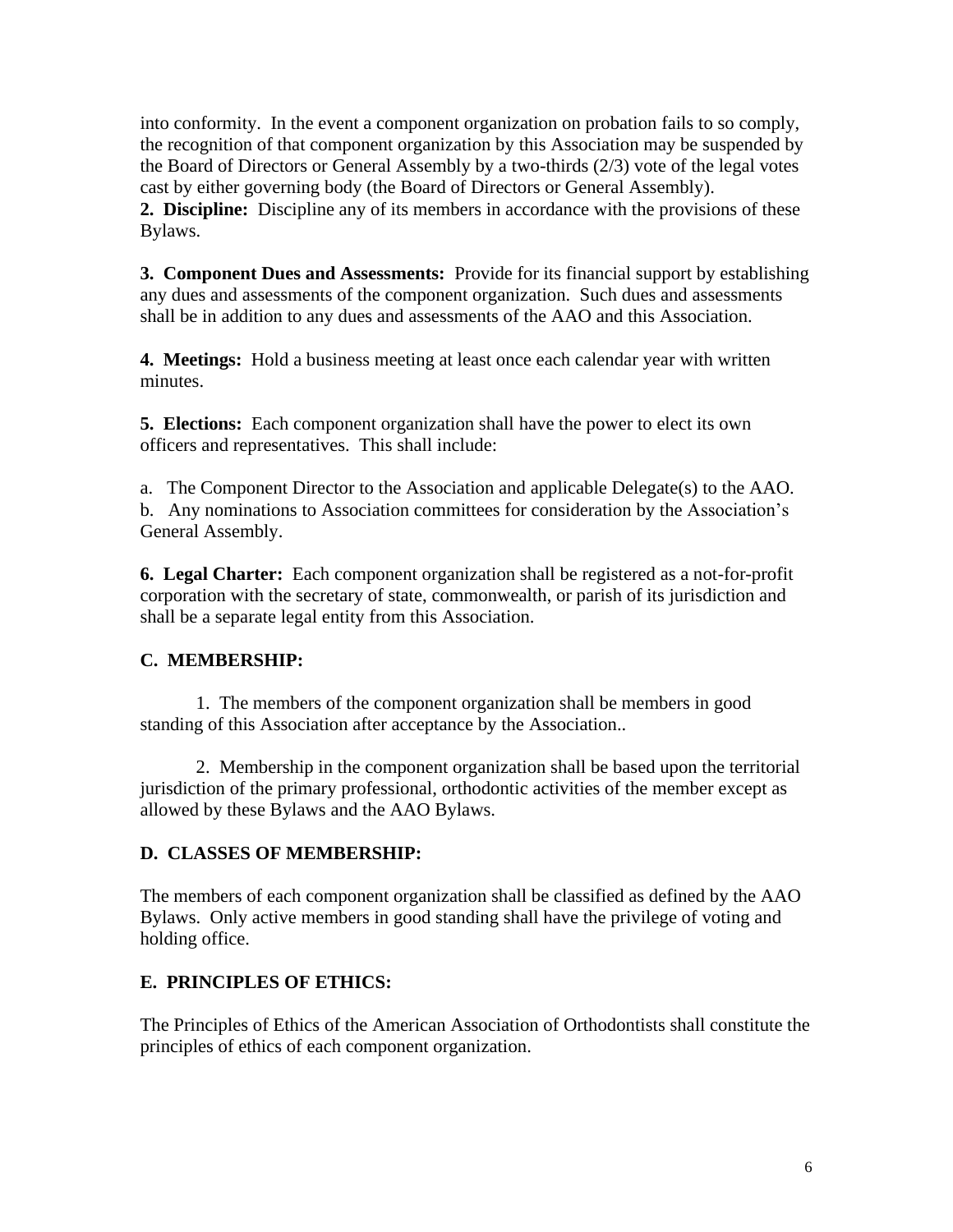### **ARTICLE V -- BOARD OF DIRECTORS**

**A. COMPOSITION:** The Board of Directors shall consist of the following members:

1. The elected officers of this Association.

2. The AAO Trustee(s) from this Association's jurisdictional territory, ex officio without a vote.

3.

4. One Component Director from each component organization.

5. Chairman of the Bylaws Committee, ex officio without a vote.

6. The Immediate Past President of this Association (or the Immediate Past President of the SAO and the Immediate Past President of the SWSO) who served in the position of President for the year immediately prior. Immediate Past President(s) are ex officio without a vote.

7. Additional At-Large directors may be selected by the Board of Directors to represent component population as determined in policy

# **B. QUALIFICATIONS:**

A Director shall be an active member of this Association and a voting member of the component organization he/she is elected to represent. Should the membership status of any Director change in regard to the preceding qualifications during his/her term of office, that office shall be declared vacant and such vacancy shall be filled as hereinafter provided. A component director shall not serve as an Association Director, AAO trustee, or Immediate Past President of this Association concurrently.

### **C. COMPONENT DIRECTORS**

### **1. NOMINATION AND ELECTION OF COMPONENT DIRECTORS:**

The Component Director shall be nominated and elected by the component organization in accordance with the procedures of such organization. The Secretary of such component organization shall promptly report the election of the component Director to the Secretary-Treasurer of this Association.

### **2.TERM OF OFFICE:**

The term of office of a Component Director shall be one calendar year. The consecutive tenure of a Component Director shall be limited to three (3) years.

### **3. VACANCY AND ABSENCE:**

In the event of a vacancy in the office of a Component Director, such vacancy shall be filled by the respective component organization in accordance with the provisions of these Bylaws.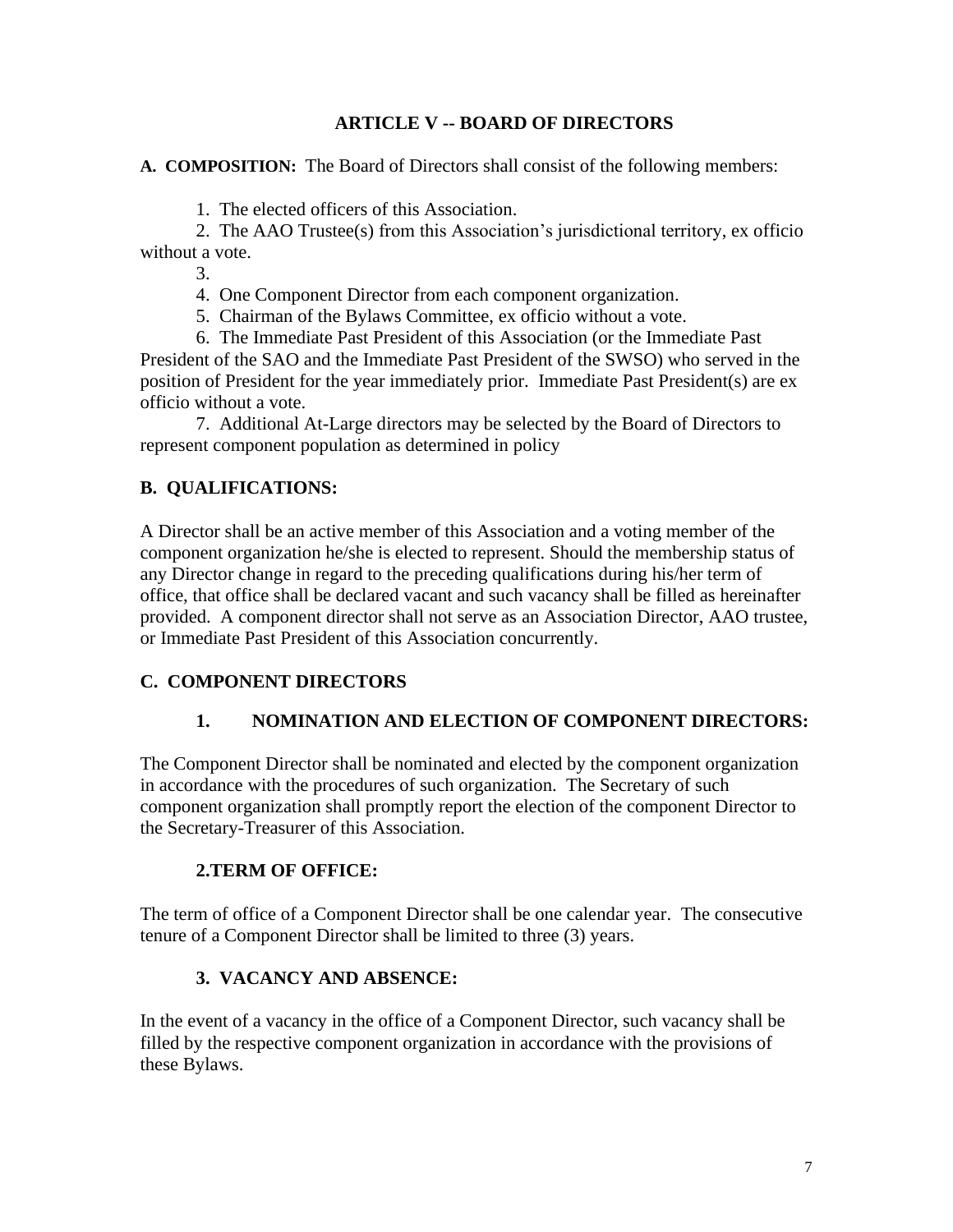In the event a Component Director is to be absent for an entire session of the Board of Directors, the respective component organization, in a manner prescribed by such organization and in accordance with the provisions of these Bylaws, shall appoint a substitute Director to serve during such session.

### **D. ELECTED OFFICERS:**

1. The elected officers of the Board of Directors shall be:

a. The President of the Association who shall be the Chair. **Duties:** See Article VI, F(1). b. The President-elect **Duties:** See Article VI, F(2) c. The Secretary-Treasurer of the Association. **Duties:** See Article VI, F(3) 2. In the absence of the President, the office of Chair shall be filled by the President-elect and, in his/her absence, a voting member of the Board shall be elected Chair pro tem.

3. In the absence of the Secretary-Treasurer, the Chair shall appoint a Secretary-Treasurer pro tem.

### **E. POWERS AND DUTIES:**

The Board of Directors shall be the managing body of the Association, vested with full power to conduct all business of the Association, subject to the laws of the State where the Association is incorporated, the Articles of Incorporation, and the Bylaws of the Association. The Board of Directors shall have the power to:

a. Establish rules and regulations consistent with these Bylaws to govern its organization and procedure.

b. Direct the President to call a special session of the General Assembly as provided in these Bylaws.

c. Exercise full discretion in effecting publication in, or omission from, any official publication of the Association, in whole or part.

d. Select and designate qualified members to fill, until the next annual session, any vacancies in offices or positions of the Association that are not otherwise specified in these Bylaws.

e. After receiving the Budget and Finance Committee's report and recommendations, adopt an annual budget for the forthcoming year.

f. Establish duties for, and monitor the performance of, the Association's Executive Director and receive reports as appropriate from the Executive Director at each of these meetings.

g. Establish an Executive Committee composed of six voting members and one exofficio non-voting member. The President, the President-elect, the Secretary-Treasurer, and the three Senior Directors shall be voting members. Any AAO Trustee(s)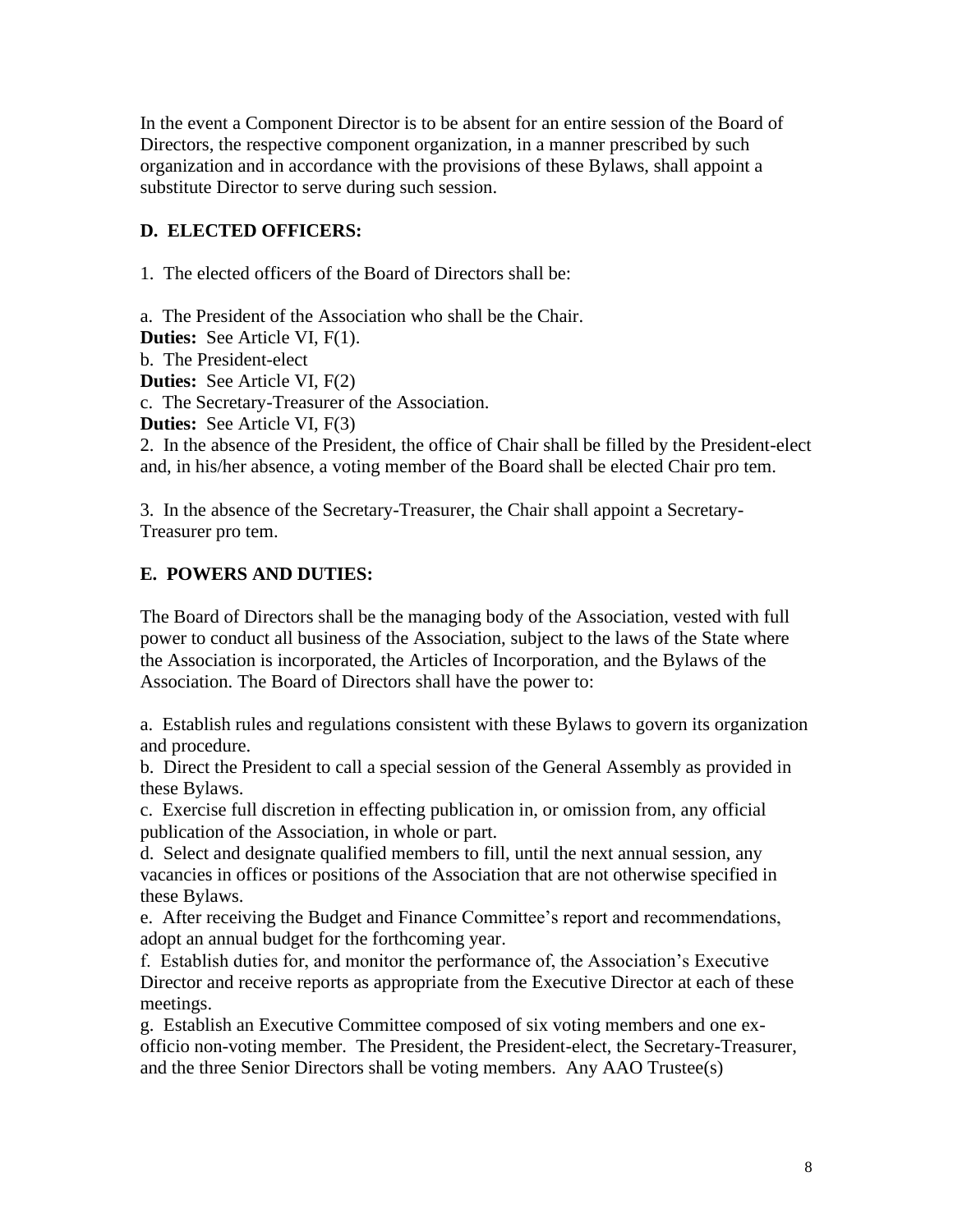representing the territorial jurisdiction set forth in Article I herein shall be ex-officio nonvoting member(s). This Committee shall:

i. Have the power to act for the full Board of Directors in the interim between sessions of the Board.

ii. Have a quorum defined as five (5) voting members.

iii. Refer issues with tie votes to the Association's Board of Directors for disposition.

iv. Meet at the request of the President.

v. Provide for maintenance, supervision, and care of the SAO's, SWSO's, and the Association's assets.

vi. This committee may conduct Association business via electronic means as required and in accordance with the policies and procedures set forth by the Board of Directors.

vii. Develop and refine major policy issues for the Board of Directors.

viii. Serve as the Board's agent to manage the reserve fund investments and declare contributions to the reserve fund as appropriate.

ix. Provide ongoing policy guidance to the Executive Director.

x. Implement Board decisions as necessary.

xi. Act as agent for the Board and negotiate the Executive Director's employment contract.

xii. Require the Secretary-Treasurer to report any actions taken by this committee to the Board of Directors at its next meeting.

h. Act on recommendations of the Executive Committee, ad hoc committees, and/or the Association's staff to set major policy for the Association.

i. Employ an Executive Director.

j. Appoint consultants whenever necessary.

k. Nominate honorary members.

l. Approve the time and place for convening each annual business and scientific meeting of the Association and provide for the management and general arrangements for such meetings.

m. Cause to be bonded by a surety company all officers and employees of the Association entrusted with Association funds.

n. Cause all accounts of this Association to be reviewed by an independent certified public accountant at least once a year.

o. Submit to the General Assembly at its open meeting, nominations for all Association officers and nominees for elected committees.

p. Review the reports of the committees of the Association and make recommendations concerning such reports to the General Assembly.

q. Submit an annual report of its activities to the General Assembly.

r. Perform such other duties as may be prescribed by these Bylaws or permitted by law.

#### **H. MEETINGS:**

**1. Regular Meetings:** The Board of Directors shall meet at least twice a year. One meeting shall be on the day preceding the first day of the association annual scientific session. An interim meeting shall be scheduled annually.

#### **2. Special Meetings:**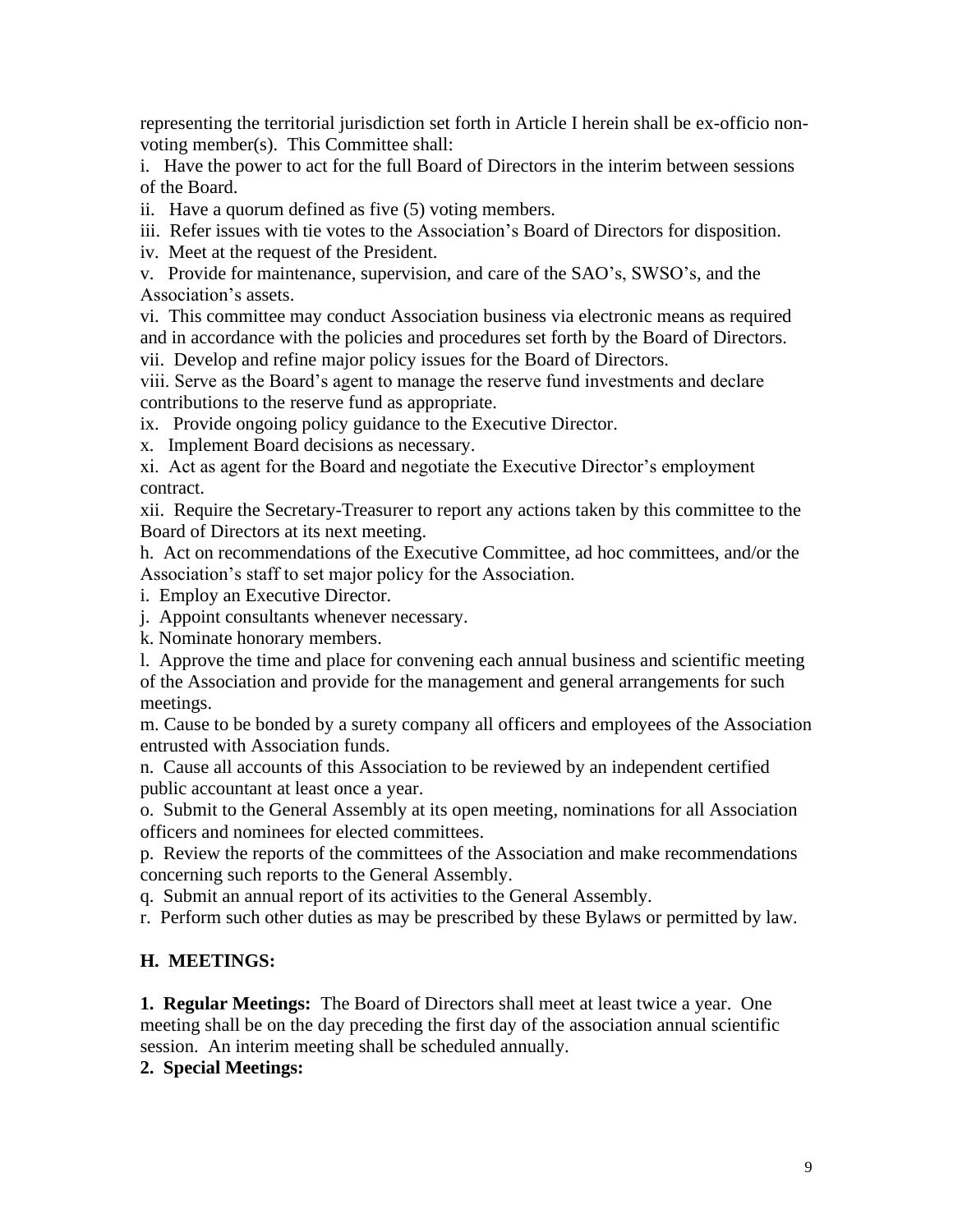a. The Chair may call a special meeting of the Board at any time under the Chair's discretion. The Chair shall call a special meeting at the request of ten (10) voting members of the Board. All special meetings shall require a minimum of five (5) days' notice to each member of the Board unless waived by unanimous consent.

b. Special Meetings via Electronic Means: The members of the Board of Directors may participate in and act at a special meeting of the Board of Directors called by the Chair on matters of the Association requiring immediate attention through the use of conferences via telephone and/or other electronic means approved by the Board of Directors.

c. The business of special meetings shall be limited to that stated in the official call or request for the meeting unless waived by unanimous consent.

d. Any votes or actions taking place during a special meeting must be in accordance with procedures and policies set by the Board of Directors and not in conflict with these Bylaws and any applicable laws governing non-profit corporations in the state of incorporation. {These procedures and policies must be approved or amended by a twothirds (2/3) vote of the Board of Directors at a regularly convened meeting.}

e. Proceedings of special meetings of the Board of Directors shall be included in the official records of the Board of Directors.

**3. Quorum:** A majority of the voting members of the Board of Directors shall constitute a quorum.

# **ARTICLE VI -- OFFICERS**

**A. OFFICERS:** The officers of this Association shall be:

- 1. The President.
- 2. The President-elect.
- 3. The Secretary-Treasurer.
- 4. The Senior Director.
- 5. The Junior Director.
- 6. The Immediate Past President (ex-officio)

### **B. QUALIFICATIONS:**

Only an active member in good standing of this Association shall be eligible to serve as an officer.

### **C. NOMINATION AND ELECTION:**

**1. Running for Office:** The Nominating Committee shall present one nomination for each vacancy for elective office, except the Immediate Past President. These nominations shall be provided to the membership in an Association publication at least 30 days in advance of their presentation at the meeting of the General Assembly during the ensuing annual session. Other candidates may run for an office provided that a curriculum vitae, a conflict of interest statement, and a filing notice for the office one wishes to seek has been received in the Association's office a minimum of 10 (ten) days prior to the Annual Meeting of the General Assembly.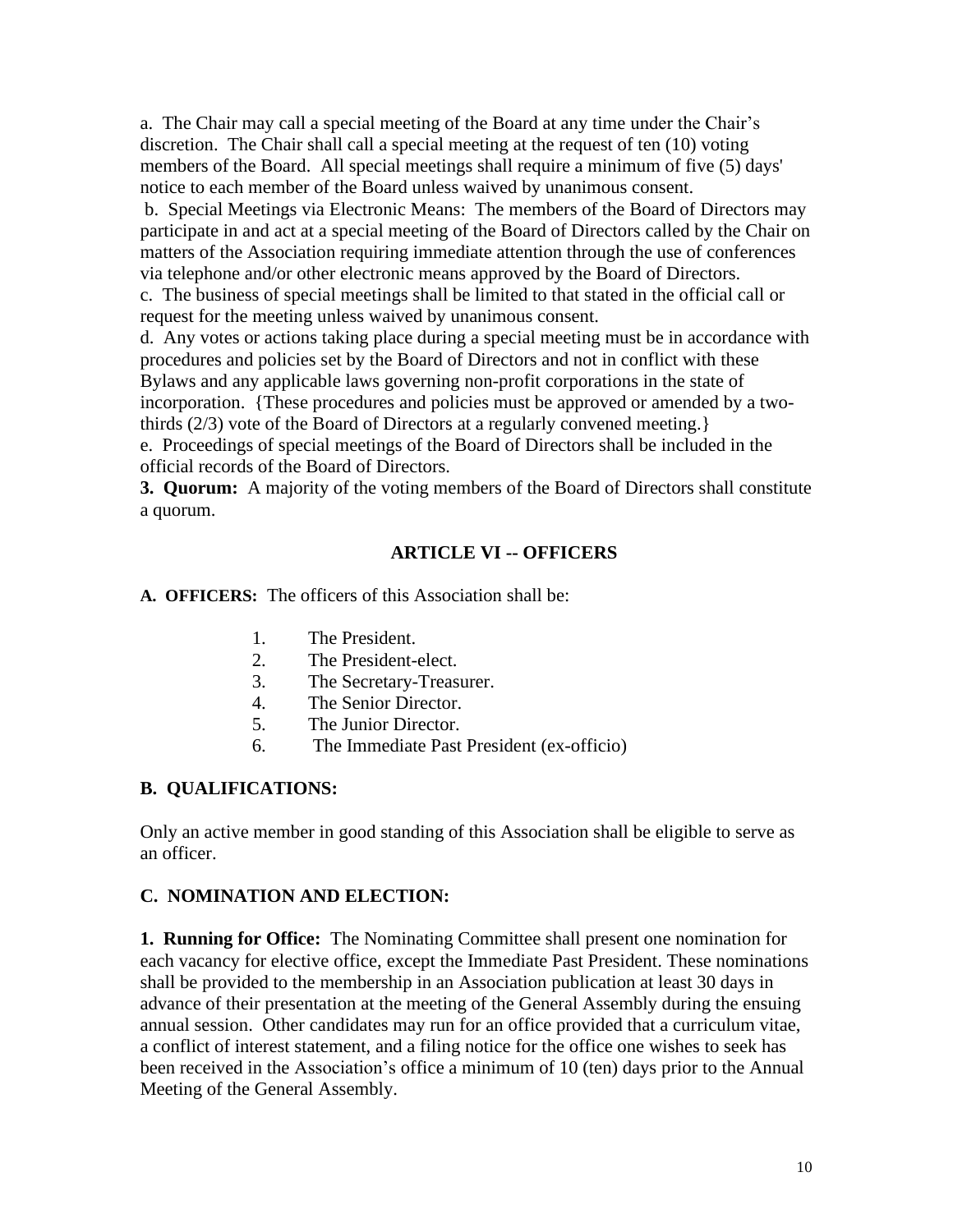### **D. TERM OF OFFICE:**

The officers shall serve for a term of one year or until their successors are elected except the junior director, who shall be elected for a two-year term. The first year, the director shall serve as the Junior Director, and the second year as the Senior Director.

### **E. VACANCIES:**

In the event the office of President becomes vacant, the President-elect shall succeed to the office of President for the unexpired portion of the term as well as for the next full Presidential term. A vacancy in the office of President-elect, Secretary-Treasurer, Senior Director, or Junior Director shall be filled by the Board of Directors, provided that any person so appointed shall not automatically succeed to any other office by reason of his/her appointment to fill such vacancy.

In the event of a vacancy occurring in the office of President-elect, the office of President for the ensuing year shall be filled by majority election at the next annual meeting of the General Assembly.

### **F. DUTIES:**

### **1. Duties of the President:**

a. Serve as an official representative of this Association in its contacts with governmental, civic, business and professional organizations for the purpose of advancing the objects and policies of this Association.

b. Preside at all meetings of the Association, the General Assembly, the Board of Directors and the Executive Committee, and exercise general supervision of each.

c. Serve as an ex-officio member of all committees.

d. Appoint an Annual Session Committee and directly supervise said committee.

e. Appoint qualified members to fill the unexpired term for any vacancy occurring in committees.

f. Sign all official documents requiring the President's signature.

g. Call a special session when required by specific conditions denoted elsewhere in these Bylaws under "Business Meetings".

h. Submit an annual report to the General Assembly

i. Perform such other duties as provided in these Bylaws or as may be prescribed by the General Assembly or the Board of Directors and as usually appertains to the office of President.

j. Succeed to the office of Immediate Past President at the end of the regular session.

### **2. Duties of the President-elect:**

a. Assume the duties of the President in case of the President's absence or incapacity.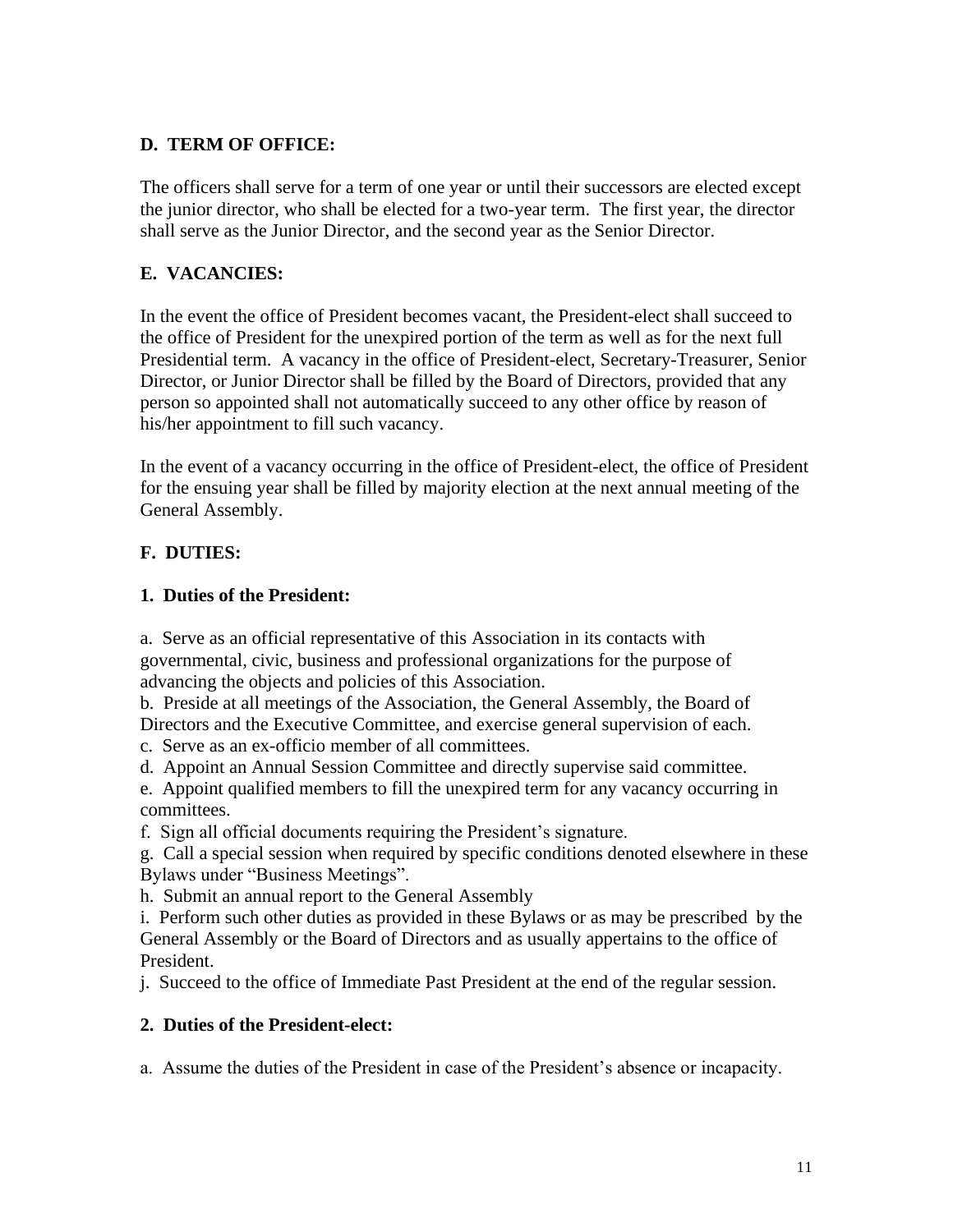b. Perform such other duties as may be provided in these Bylaws or as may be prescribed by the Board of Directors and as usually appertains to the office of President-elect.

c. Assist the President in the performance of duties.

d. Address the Association during the annual session.

e. Shall serve as Chairman of the Nominating Committee.

f. Succeed to the office of President at the end of the regular session subsequent to elections.

#### **3. Duties of the Secretary-Treasurer:**

a. Chair the Budget and Finance Committee.

b. Keep a record of all proceedings of this Association, and submit an annual report to the General Assembly.

b. Serve as the Association's chief financial officer.

c. Serve as an ex-officio member of all committees.

d. Serve as a member of the Budget and Finance Committee.

e. Monitor financial transactions and correspondence of the Association staff.

f. Report to the Board of Directors at each of its meetings.

g. Perform such other duties as may be provided in these Bylaws or as may be prescribed

by the Board of Directors and as usually appertain to the office of Secretary-Treasurer.

h. Succeed to the office of President-elect at the end of the regular session subsequent to elections.

#### **4. Duties of the Senior Director:**

a. Serve on the Budget and Finance Committee.

b. Assist the President and the President-elect in the performance of their duties.

c. Chair the Membership Committee.

d. Perform other duties as may be required by the Board of Directors and these Bylaws.

e. Succeed to the office of Secretary-Treasurer at the end of the regular session subsequent to elections.

#### **5. Duties of the Junior Director:**

- a. Serve on the Budget and Finance Committee.
- b. Serve as specified in these Bylaws.
- c. Serve on the Membership Committee.

d. Succeed to the office of Senior Director at the end of the regular session.

#### **6. Duties of the Immediate Past President**

a. Evaluate the Association's Executive Director during the  $1<sup>st</sup>$  quarter of the new year.

b. Serve at the direction of the President for any ad hoc duties.

c. Cease being an officer of this Association at the end of the regular session.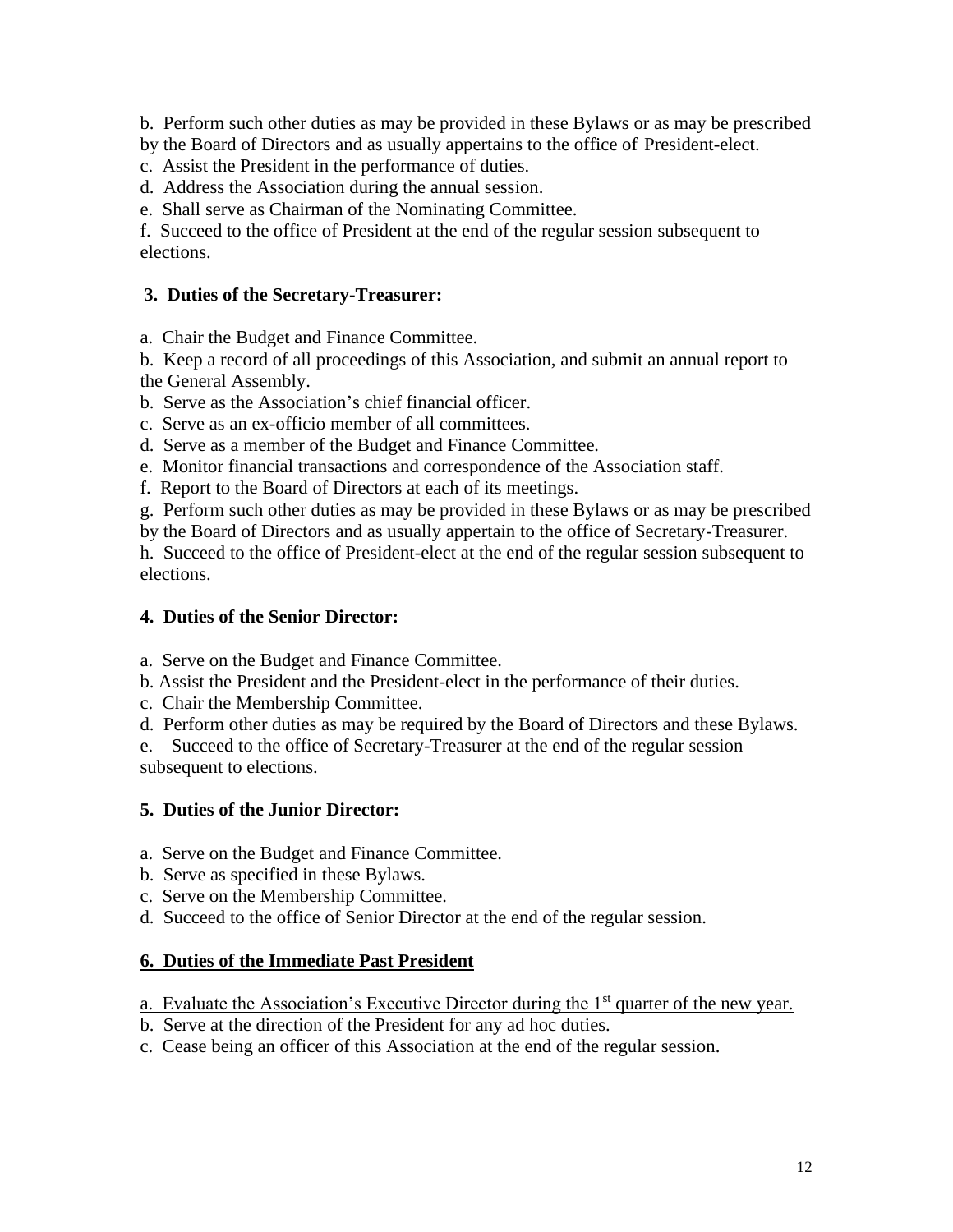### **ARTICLE VII -- DELEGATES TO THE AAO**

#### **A. GENERAL:**

The Delegates to the AAO shall be authorized to represent this Association at meetings and sessions of the AAO House of Delegates.

#### **B. DELEGATES:**

1. Each component organization shall elect a Delegate, or Delegates, in accordance with Article IV of these Bylaws and as set forth by the Board of Directors.

2. The Board of Directors shall establish policy concerning the number of Delegates allocated to each Component based on membership population. This policy shall designate all of the "voting" Delegates allowed by the AAO.

3. Component Delegates not designated as "voting" Delegates shall be considered Alternate Delegates.

### **C. ADDITIONAL ALTERNATE DELEGATES:**

The full Board of Directors may elect or designate additional Alternate Delegates not to exceed the total delegation number allowed by the AAO.

#### **D. VOTING PRIVILEGES**

1. "Voting" Delegates as designated by the Association shall be the Delegates to the AAO House of Delegates.

2. Component Delegates designated as Alternate Delegates shall vote in the AAO House of Delegates when substituting for a "voting" Delegate.

3. Additional Alternate Delegates elected or designated by the Board of Directors shall vote in the AAO House of Delegates when substituting for a "voting" Delegate or an Alternate Delegate elected by a Component organization.

4. All Delegates and Alternate Delegates shall have:

a. A full vote in the Association's delegation caucuses

b. Access to the AAO House of Delegates floor through coordination with the Delegation chairperson and as permitted in these Bylaws.

#### **E. CHAIRPERSON AND VICE-CHAIRPERSON OF THE ASSOCIATION DELEGATION:**

1. The members of the Delegation shall elect the Chairperson and Vice-chairperson at the Association's Annual Meeting.

2. The Chairperson of the Delegation shall report to the Board of Directors of this Association at each of its meetings.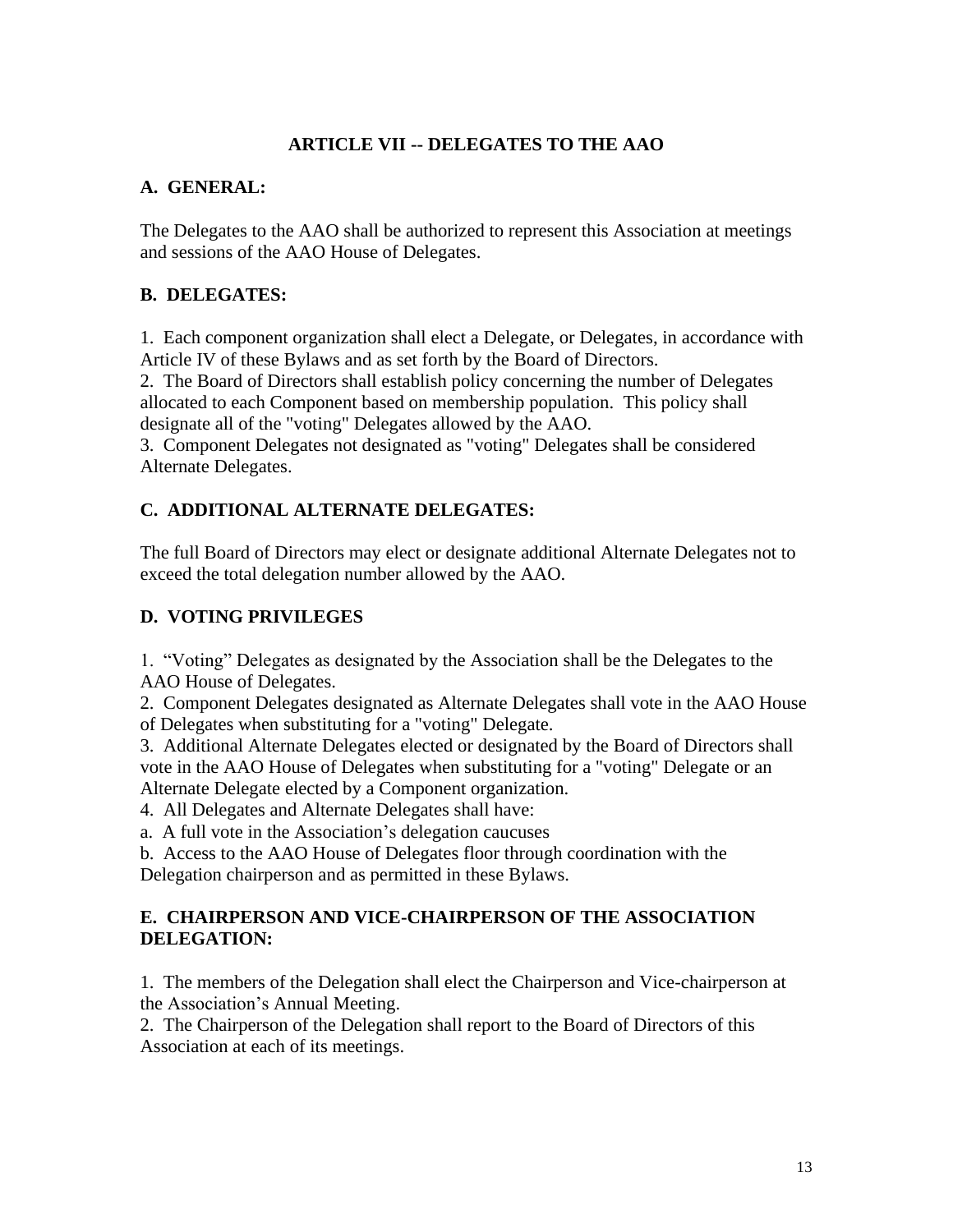### **F. TERMS OF OFFICE:**

1. The terms of Delegates elected by the Component organizations shall be three calendar years with no limit on the number of terms to which a Delegate can be elected. 2. The terms of Alternate Delegates elected or designated by the Board of Directors shall be one calendar year with no limit on the number of terms to which Alternate Delegates can be elected or designated.

# **G. ATTENDANCE:**

Timely attendance at Delegate meetings is mandatory. Requests to be excused from attendance must be accepted by the majority of the remaining Delegates. Unexcused absence may result in replacement.

# **ARTICLE VIII – TRUSTEE(S) TO AAO**

### **A. GENERAL:**

1. The General Assembly of this Association shall elect by a majority vote, from the Active members, the designated number of Trustees to represent the Association on the AAO Board of Trustees as provided in the AAO Bylaws.

2. The Trustees to the AAO shall be authorized to represent this Association in all matters pertaining to its affairs coming before the AAO Board of Trustees.

3. The AAO Trustees shall not serve in any other Association or Component office during his or her tenure as AAO Trustee.

# **B. REPORTS:**

The Trustee(s) shall report to the Board of Directors of this Association at each of its meetings.

# **C. TERM OF OFFICE:**

1. The term of office of a Trustee shall be two years beginning at the conclusion of the AAO Annual Meeting where their name was submitted. The consecutive tenure of a Trustee shall be determined by the AAO Bylaws.

2. A vacancy in an unexpired term occurring in the office of AAO Trustee shall be filled by appointment by this Association's Board of Directors or by this Association's President, with the appointee serving only until this Association's next scheduled Annual Session at which time the Trustee shall be elected by a majority vote of the General Assembly.

3. In the event that it is known in advance that this Association's Trustee is to be absent for a meeting of the AAO Board of Trustees, this Association's Board of Directors shall appoint a substitute Trustee to serve during such meeting. In the case of an unforeseen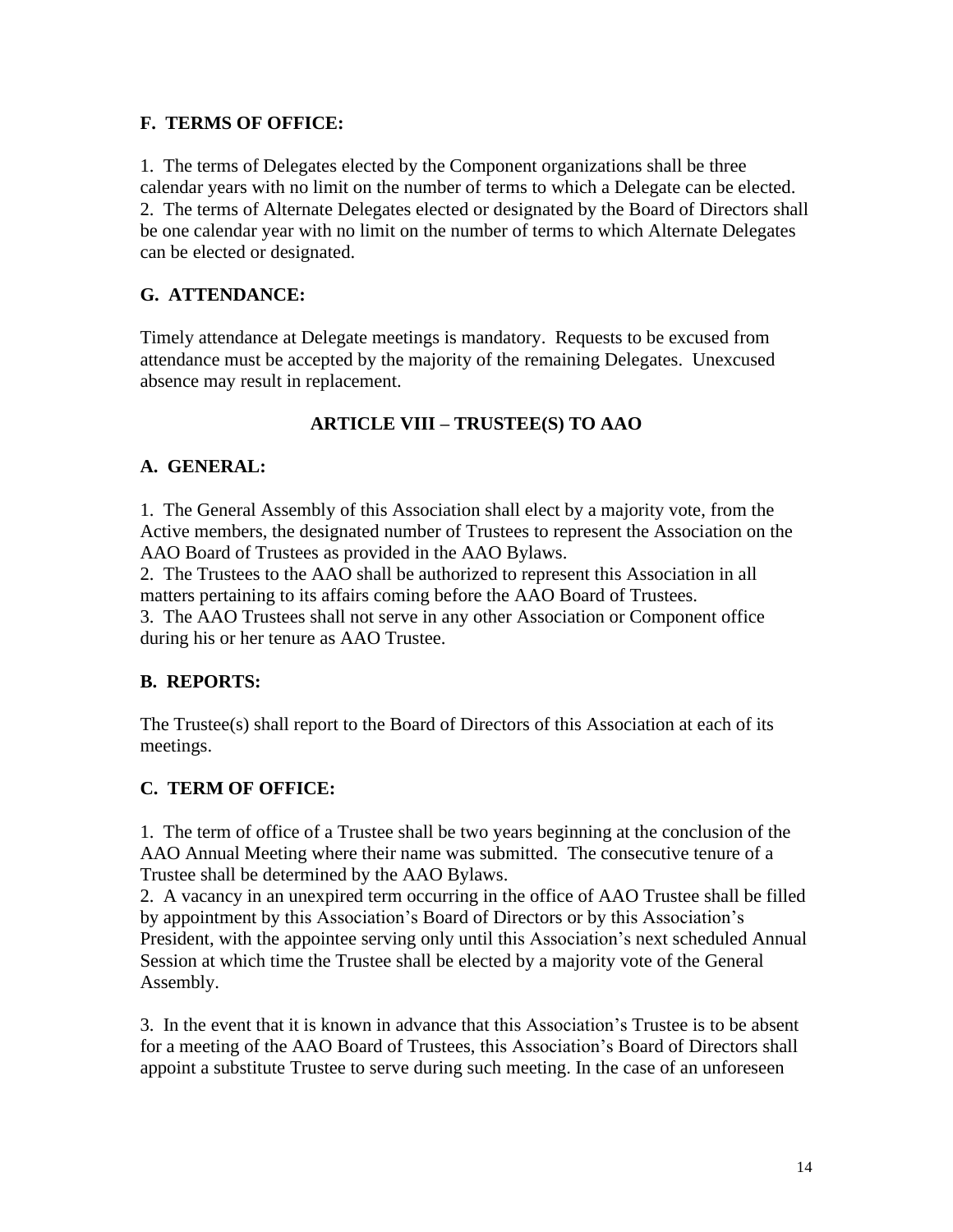emergency, this Association's President shall serve as or name a substitute Trustee for no longer than one meeting of the Board of Trustees.

4. A Trustee Elect shall be elected by a majority vote of the General Assembly in the year preceding the election of this Association's sitting Trustee to the office of the AAO President-Elect.

# **D. APPOINTMENTS TO AAO COUNCILS/COMMITTEES:**

1. The AAO Bylaws provide that certain of its Councils shall be composed of one member from each of its constituent associations to serve for a term of two years with a consecutive tenure not to exceed eight years:

2. This Association's AAO Trustee(s) shall:

a. Nominate members to such AAO Councils/Committees with the advice and consent of the majority of this Association's Executive Committee.

b. Submit these nominees to the AAO central office.

# **ARTICLE IX -- COMMITTEES**

# **A. STANDING COMMITTEES:**

# **1. NAME**

a. Budget and Finance Committee.

c. Membership Committee.

- d. Bylaws Committee.
- e. Scientific Affairs Committee.
- f. Nominating Committee
- h. Award Committee (Evaluate to sunset or move to policy.)

# **2. PURPOSE AND AUTHORITY:**

a. Committees of this Association are advisory, study and working bodies, which are constituted to provide input to the Association.

b. Committee authority is limited to study and recommendation within the organizational structure of the Association; this includes authority to seek information pertinent to such studies from any source outside the Association within guidelines as may be established by the Board of Directors.

c. A committee may appoint subcommittees comprised of committee members, to assist in the performance of its duties.

d. No outside person may participate directly or by observation in any committee deliberations without specific authorization from the Board of Directors.

e. No committee or member of a committee may communicate with any outside person, organization, or agency in such a way as to imply authority to represent the Association or present an Association position without approval and direction from the Board of Directors.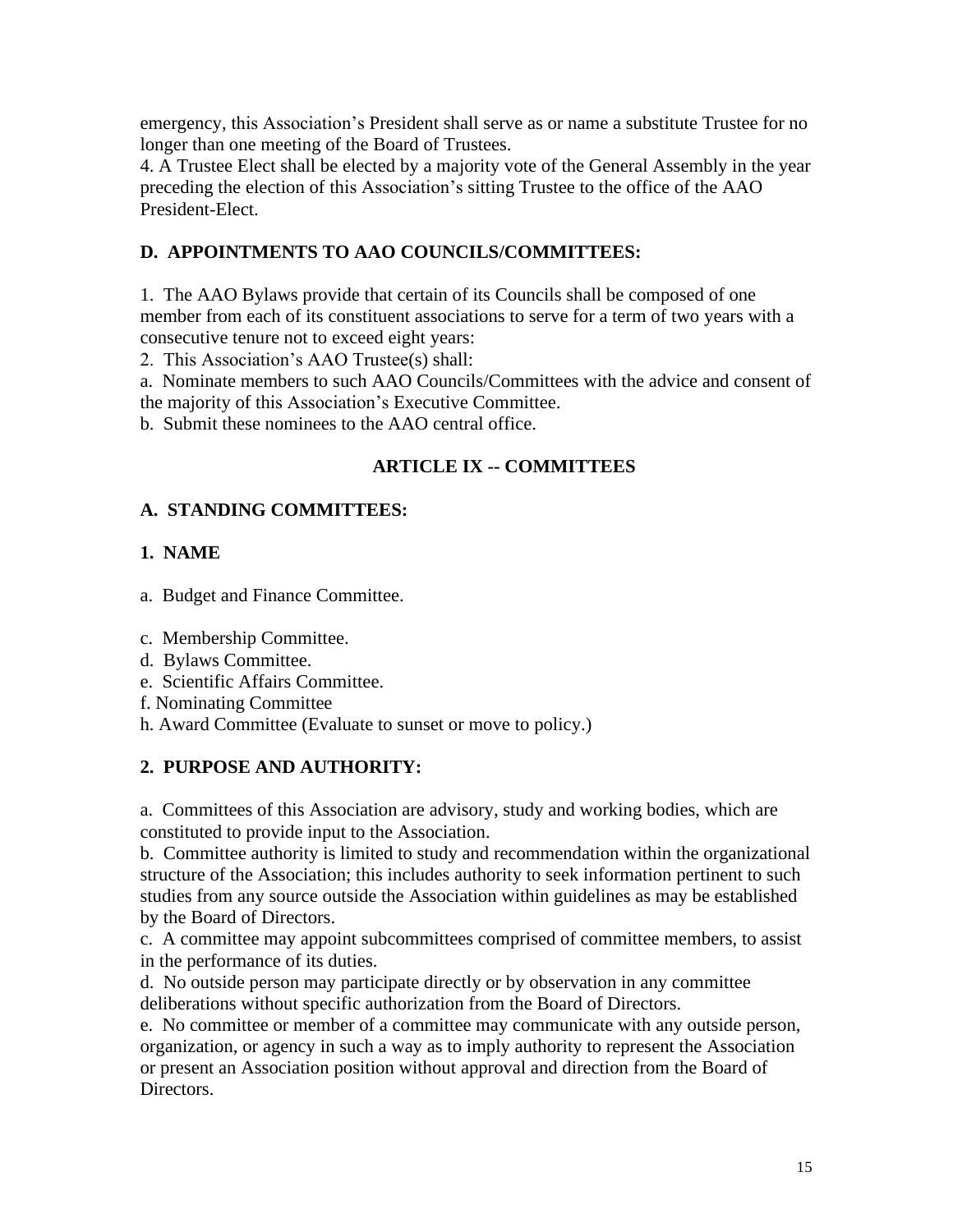f. The Board of Directors may assign other duties to committees.

### **B. COMMITTEES WITH DESIGNATED MEMBERSHIP:**

### **1. BUDGET AND FINANCE COMMITTEE:**

a. **Purpose:** Prepare and propose a balanced budget for the ensuing year.

b. **Membership:** The Senior Director, serving as Chairperson, the Secretary-Treasurer, and two Component Directors appointed by the President for one year.

c. **Duties:** Prepare for timely submission (at least 10 days prior to the Annual Session Board Meeting) to the Board of Directors a proposed annual budget projecting estimated income and disbursements for the ensuing year. The chairperson shall present this report to the Board.

### **3. MEMBERSHIP COMMITTEE:**

a. **Purposes:** Keep the Board of Directors apprised of membership status, trends and appropriate membership issues.

b. **Membership and Term:** The Senior Director and Junior Director, with the Senior Director as chairperson, and three Component Directors appointed by the President for one year.

c. **Duties:** To contact members, with the assistance of the Component Directors, who are delinquent in assessment or dues payments in order to verify that written communications have been received and that the delinquent member understands said membership will terminate automatically should payment not be made by a specific time.

### 4. **NOMINATING COMMITTEE:**

**a. Purpose:** To present one nomination for each vacancy for elective office in this Association.

**b. Membership and Term:** The Committee shall consist of the voting members of the Board of Directors.

### **c. Duties**:

i. This Committee shall present one nomination for each vacancy for elective office.

ii. These nominations shall be provided to the membership in an Association publication at least 30 days in advance of their presentation at the meeting of the General Assembly during the ensuing annual session.

# **C. COMMITTEES ELECTED BY THE MEMBERSHIP:**

# **1. BYLAWS COMMITTEE:**

a. **Purpose:** Assure timely, functional and accurate Bylaws, consistent with the AAO Bylaws.

b. **Membership and Term:** Six members elected by a majority of the membership for a term of three years with no limit on consecutive terms. The chairperson shall be appointed by the President.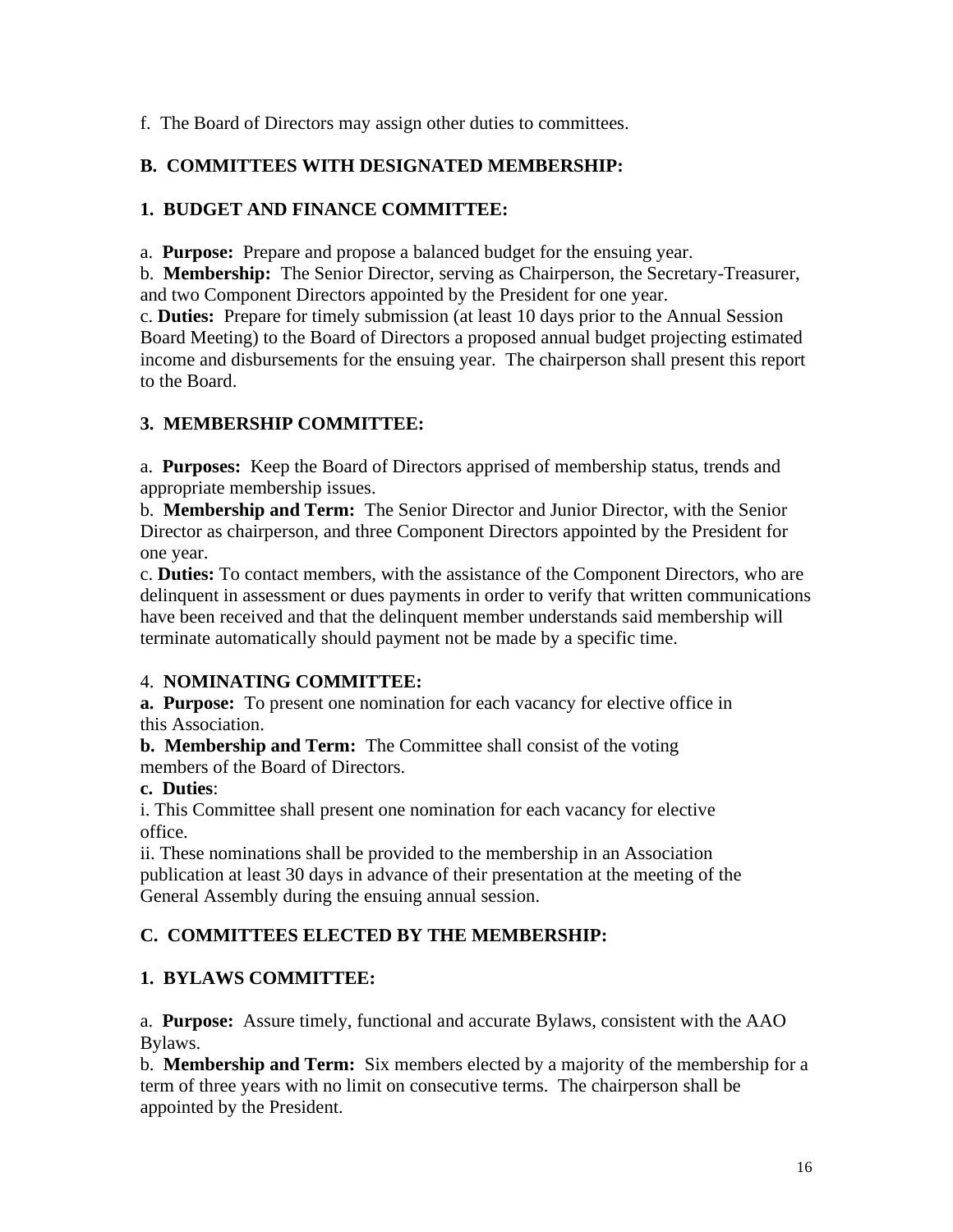### c. **Duties:**

i. Review the Association's Bylaws tri-annually.

ii. Recommend timely and indicated changes in the Bylaws to the Board of Directors.

iii. Chair shall serve on the Board of Directors, ex officio without a vote.

### **2. SCIENTIFIC AFFAIRS COMMITTEE:**

a. **Purpose:** Foster orthodontic research and education within the Association and the community it represents.

b. **Membership and Term:** Six members elected by a majority of the membership for a term of three years with no limit on consecutive terms. The chairperson shall be appointed by the President.

### c. **Duties:**

i. Inform the Board of Directors and members concerning the state of orthodontic research and education within its territory.

ii. Cooperate with the appropriate administrators and faculty in the development of orthodontic research and education, and award grants, where appropriate, to support graduate orthodontic research.

iii. Coordinate the table clinics for the annual session.

# **D. EX-OFFICIO MEMBERSHIP:**

1. A member who serves on an AAO Council or Committee also shall serve as an ex officio member of the corresponding Association committee where applicable unless the member is a duly elected member of that committee.

2. Where possible, one member of the Association's Executive Committee shall serve as an ex officio member of each Association committee, without the right to vote.

### **E. VACANCIES AND ABSENCES:**

In the event of a vacancy in the membership of any committee, except as otherwise provided for in these Bylaws, the President shall appoint an active member to fill such vacancy. If the President's appointment is for a committee vacancy involving an elected position, then the President's appointment is only until a successor is elected. A successor shall be elected at the ensuing session of the General Assembly for the remainder of the unexpired term. In the event such vacancy involves the chair of the committee, the President shall have the power to appoint an ad interim chair. In the event a committee member is unable to attend a committee meeting, the President may appoint an active member to serve on such committee for that meeting only. The appointed member shall have full voting privileges for that meeting only.

# **F. QUORUM:**

A majority of the members of any committee shall constitute a quorum.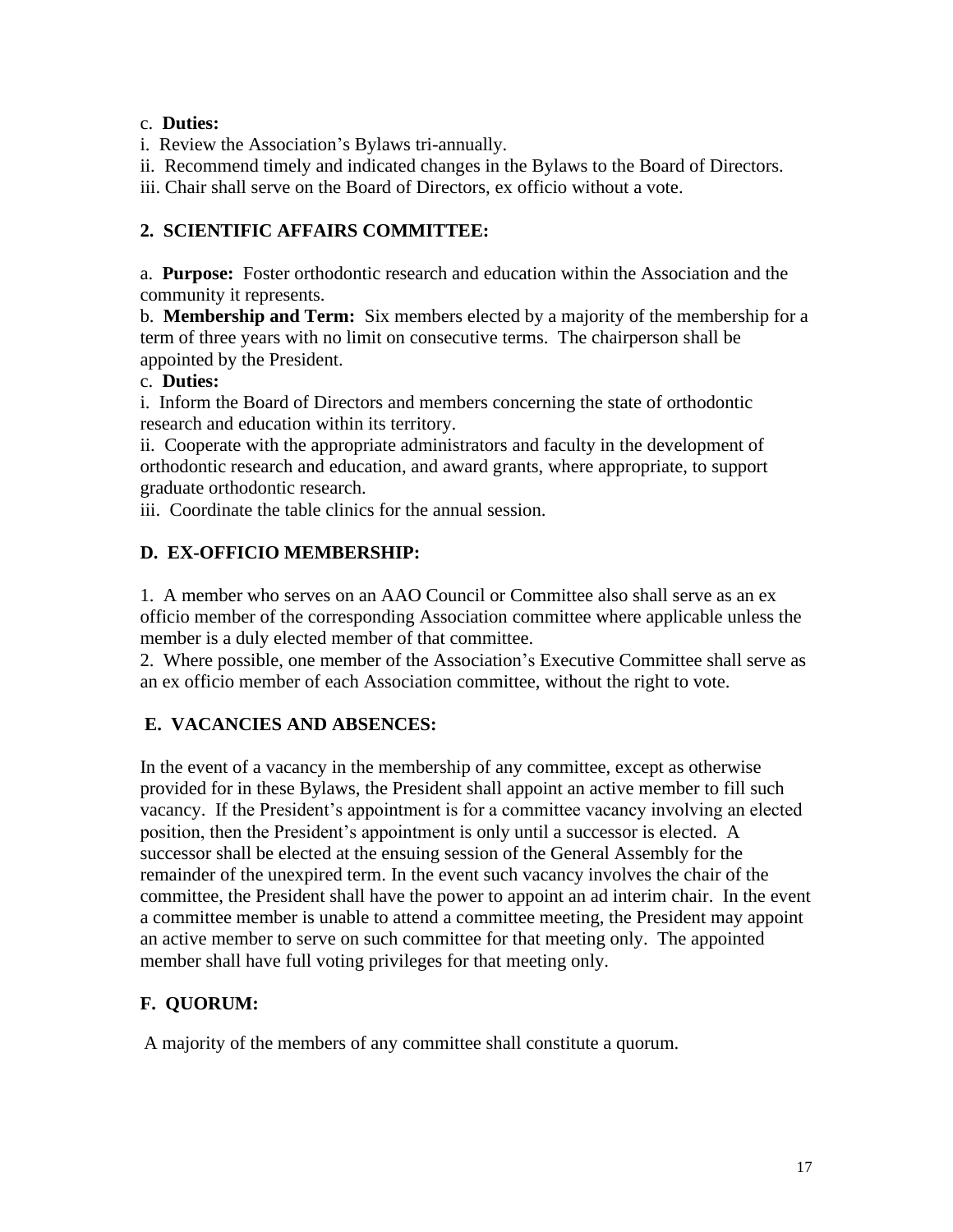#### **G. AD HOC COMMITTEES:**

The President, with the consent of the Board of Directors, may appoint committees to perform duties not otherwise assigned by these Bylaws. The authority for the appointment of members of an Ad Hoc Committee and their make-up shall be set forth in the motion creating such committee.

### **ARTICLE X - RESIGNATION AND REMOVAL**

### **A. RESIGNATION:**

Any elected official may resign at any time by giving written notification to the President or the Secretary-Treasurer of this Association. Such resignation shall take effect at the time specified therein, or immediately, if no time is specified.

### **B. REMOVAL:**

Any elected official or representative may be removed from his/her position for cause by the Board of Directors by a 2/3 vote of the legal votes cast. The member being voted upon shall be prohibited from voting on the issue. This decision may be appealed to the General Assembly and if so appealed, shall be considered at the next duly scheduled meeting of the General Assembly. A 2/3 vote of the legal votes cast by the General Assembly shall be required to reverse the action taken by the Board of Directors.

### **ARTICLE XI -- MEETINGS**

#### **A. SCIENTIFIC SESSIONS:**

#### **1. PURPOSE:**

The scientific sessions of this Association are established to foster the presentation and discussion of subjects pertaining to the improvement of the health of the public and the art and science of orthodontics.

#### **2. TIME AND PLACE:**

The Association shall hold a scientific session annually at a time and place approved by the Board of Directors. The Board of Directors shall have the power to change the time and place of the scientific session, or to cancel same in the event of extraordinary emergency.

#### . **3. SCIENTIFIC SESSION MANAGEMENT AND GENERAL ARRANGEMENTS:**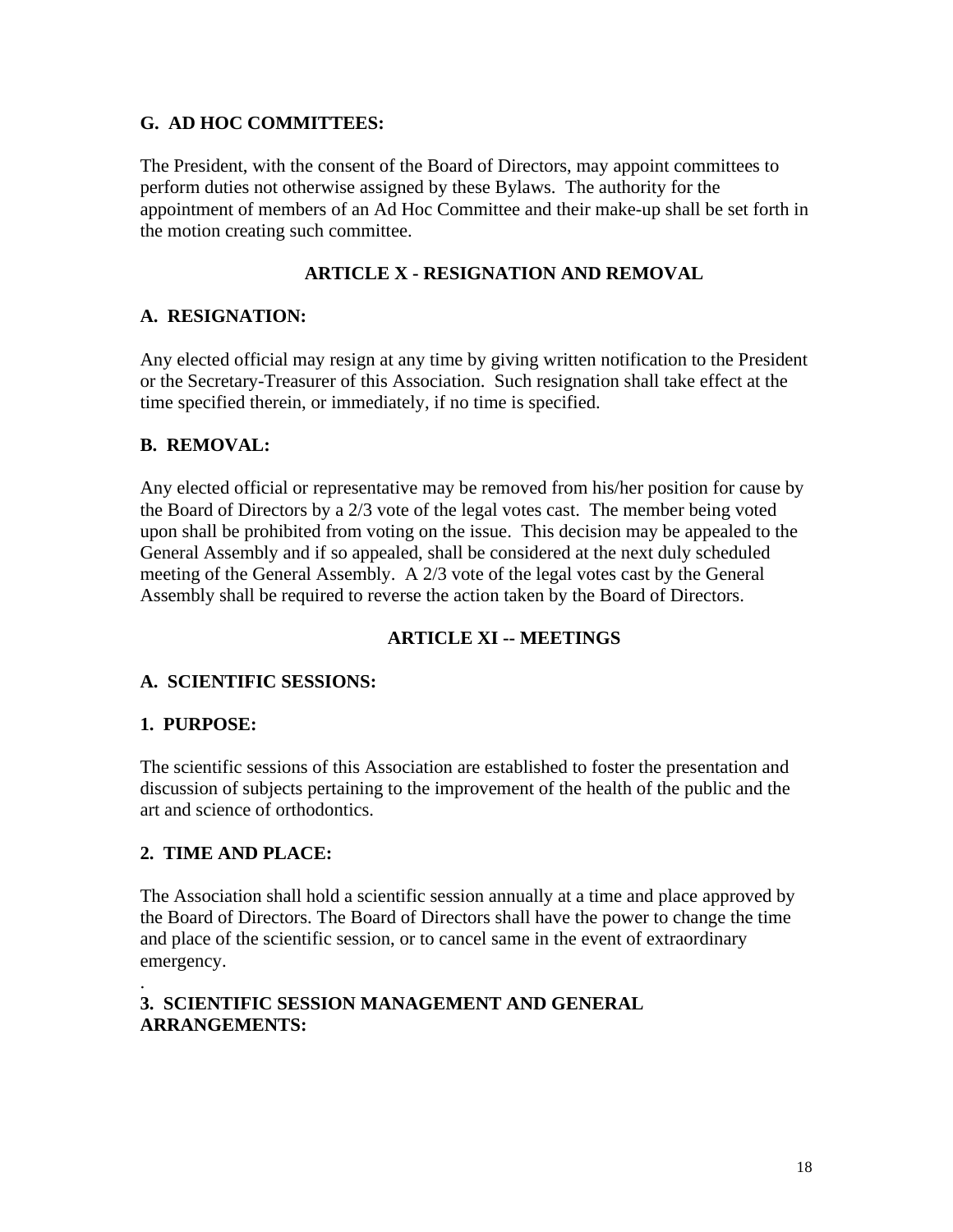The President and the general chair of the annual session shall be responsible for conducting the scientific sessions. For this purpose, the Board may establish committees as required.

# **4. TRADE EXHIBITS:**

Products or services may be exhibited at scientific sessions at the discretion of the Board of Directors, and in accordance with rules and regulations established by the Board.

# **5. ADMISSION:**

Admission to meetings of the scientific sessions shall be limited to members of this Association who are in good standing, and to others admitted in accordance with rules and regulations established by the Board of Directors. The Board of Directors shall determine registration fees for the annual scientific session.

### **B. BUSINESS MEETINGS:**

**1. Annual Meeting:** The Association shall cause a meeting to be held at least once annually of the membership of this Association. Such meeting shall be open to all members and known as the General Assembly.

The Secretary-Treasurer of this Association shall cause to be published an official notice at least 30 days prior to each annual meeting with time and place.

**2. Special Session:** A special session of the General Assembly shall be called by the President upon his or her discretion or upon any one of the following conditions:

a. Written request by 30 percent of the active membership (includes Active Academic and Active Life Members) in good standing.

b. Majority vote of the Executive Committee.

c. Two-thirds (2/3) vote of the members of the Board of Directors.

The time and place of the special session shall be determined by the President, provided the date selected shall not be more than forty-five (45) days nor less than twenty (20) days after the date the request was received. The business of the special session shall be limited to that stated in the official call except by unanimous consent of voting members present.

The Secretary-Treasurer of this Association shall send to each member a notice by written or electronic means of the time and place of each special meeting, along with a statement of the business to be considered, at least fifteen (15) days prior to the start of such meeting.

**3. Quorum:** Forty (40) voting, active members shall constitute a quorum for the transaction of business at any duly called meeting.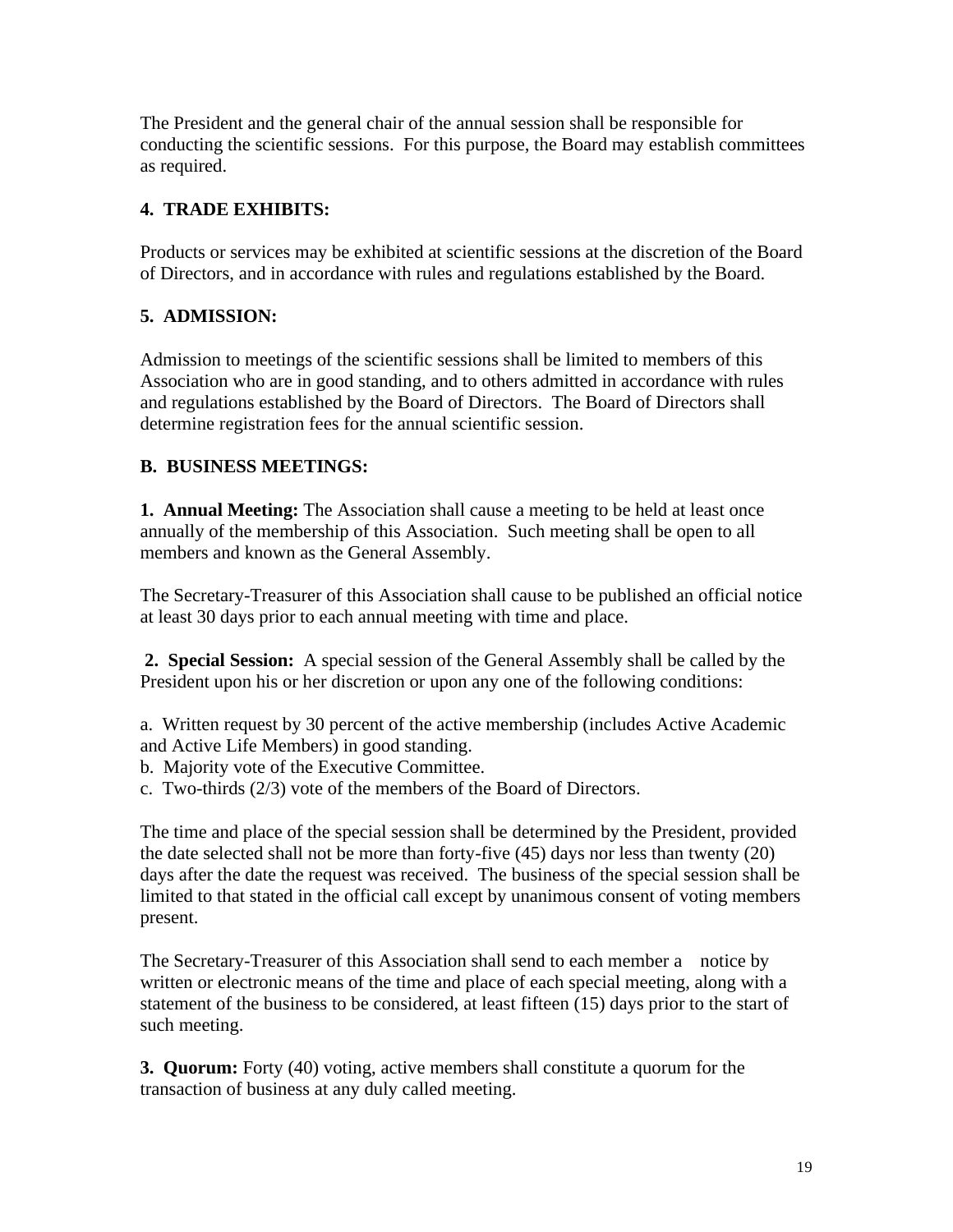**4. Order of Business:** The order of business shall be that order of business put forth by the Board of Directors and adopted by the General Assembly.

**5. Election Procedures:** The Secretary shall provide ballots for voting. If there is only one candidate for a position, the Chair may declare that candidate to be elected. If there is more than one candidate for a position, voting shall be by ballot with the majority of the legal votes cast being required to elect. In the event no candidate receives a majority of the legal votes cast, the candidate receiving the fewest votes shall be removed from the ballot and balloting shall be resumed on the remaining candidates. This procedure shall be followed until one candidate receives a majority of the legal votes cast.

### **ARTICLE XII -- FINANCES**

#### **A. FISCAL YEAR:**

The fiscal year of this Association shall begin January 1 of each calendar year and end December 31 of that calendar year.

#### **B. GENERAL FUND:**

The General Fund shall consist of all monies received other than those specifically allocated to other funds by these Bylaws. This fund shall be used to meet all expenses incurred by this Association not otherwise provided for in these Bylaws. The General Fund may be divided into operating and reserve divisions at the discretion of the Board of Directors.

### **C. BUDGET PREPARATION AND ADOPTION:**

The proposed budget for each ensuing fiscal year shall be prepared by the Budget and Finance Committee and approved by the Board of Directors.

#### **D. REVIEW OF ACCOUNTS**:

All accounts of this Association shall be reviewed by an independent certified public accountant at least annually, and audited every other year, with a report of each submitted to the Board of Directors.

### **E. SURETY BOND FOR OFFICERS AND EMPLOYEES:**

At the expense of the Association, all officers and employees of the Association entrusted with Association funds shall be bonded by a surety company in an amount prescribed by the Board of Directors.

### **ARTICLE XIII -- INDEMNIFICATION**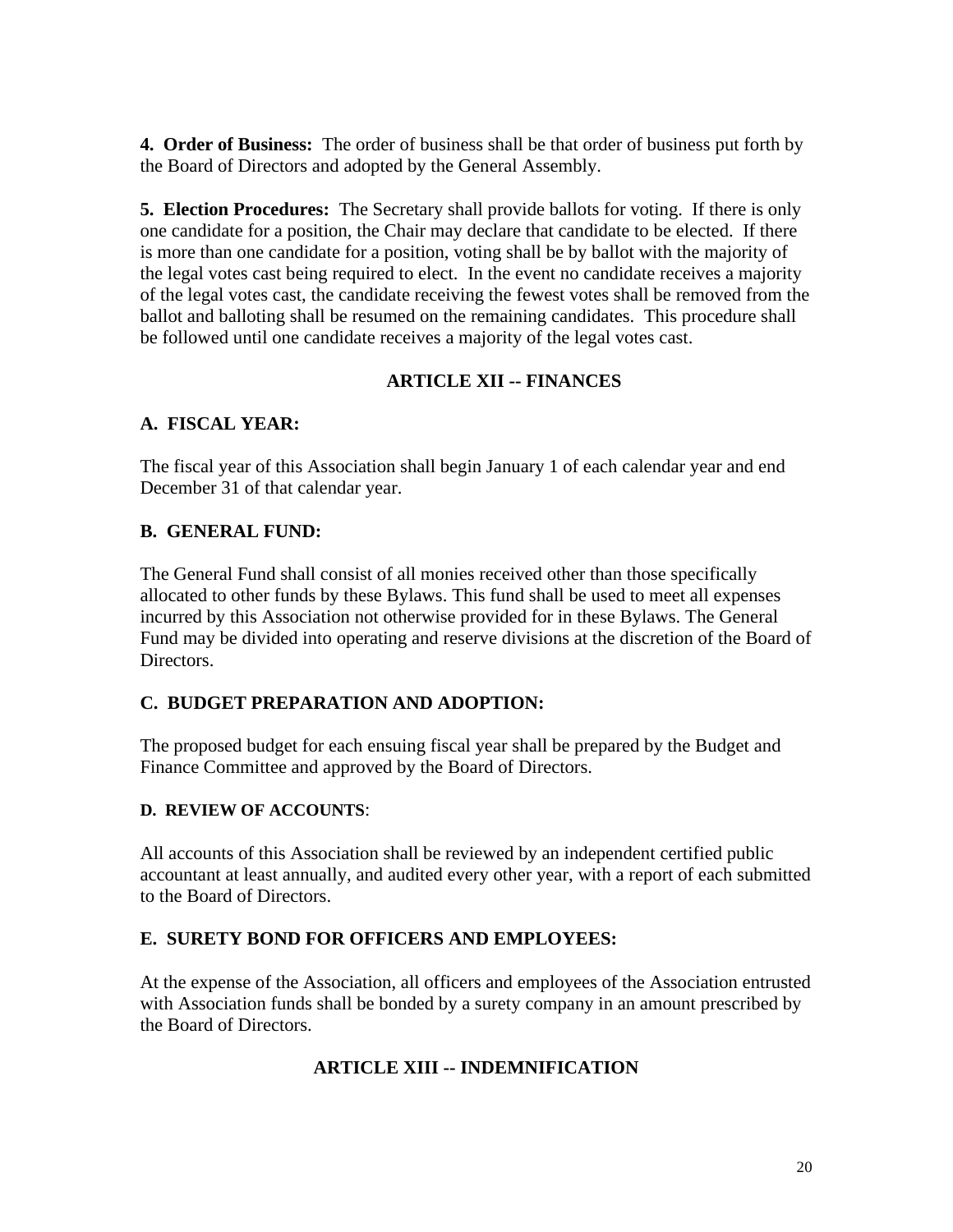### **A. GENERAL:**

Each director, officer, committee member, delegation member, employee and other agent of the Association shall be held harmless and indemnified by the Association against all claims and liabilities and all costs and expenses, including attorney's fees, reasonably incurred or imposed upon such persons in connection with, or resulting from, any action, suit or proceeding--or the settlement or compromise thereof--to which such persons may be made party of by reason of any action taken or omitted by such persons acting in good faith and prudence within the course of acting in behalf of this Association.

### **B. RETROACTIVE PROTECTION:**

This right of indemnification shall inure to such persons if they are serving in the capacities named above at the time such liabilities, costs, or expenses are imposed or incurred.

# **C. LEGAL REPRESENTATIVES PROTECTED:**

In the event of such persons' death, the indemnification shall extend to their legal representatives who are made parties to any legal action growing out of such person's acts or omissions while serving in the capacities named above, provided such persons acted, or their decision not to act was, in good faith and prudence.

### **D. INSURANCE:**

To the extent available, the Association shall insure against any potential liability hereunder.

### **E. WILLFUL ACTS NOT COVERED:**

Nothing in this Article is to be construed as indemnifying any such persons who knowingly and/or willfully act in violation of federal, state, or local laws, or of the Association's Principles of Ethics or with a clear conflict of interest as it regards an individual's commercial, financial, or personal gain, in the conduct of their service to, or employment by, the Association.

### **ARTICLE XIV -- PARLIAMENTARY AUTHORITY / RULES OF ORDER**

- 1. The current edition of "American Institute of Parliamentarians Standard Code of Parliamentary Procedure" shall govern this organization in all parliamentary situations that are not provided for in the law or in this Association's corporate charter, Bylaws or adopted rules.
- 2. Policies may be adopted, amended, or rescinded without previous notice by a two-thirds vote of the members of the Board of Directors present and voting or a two-thirds vote of the members present and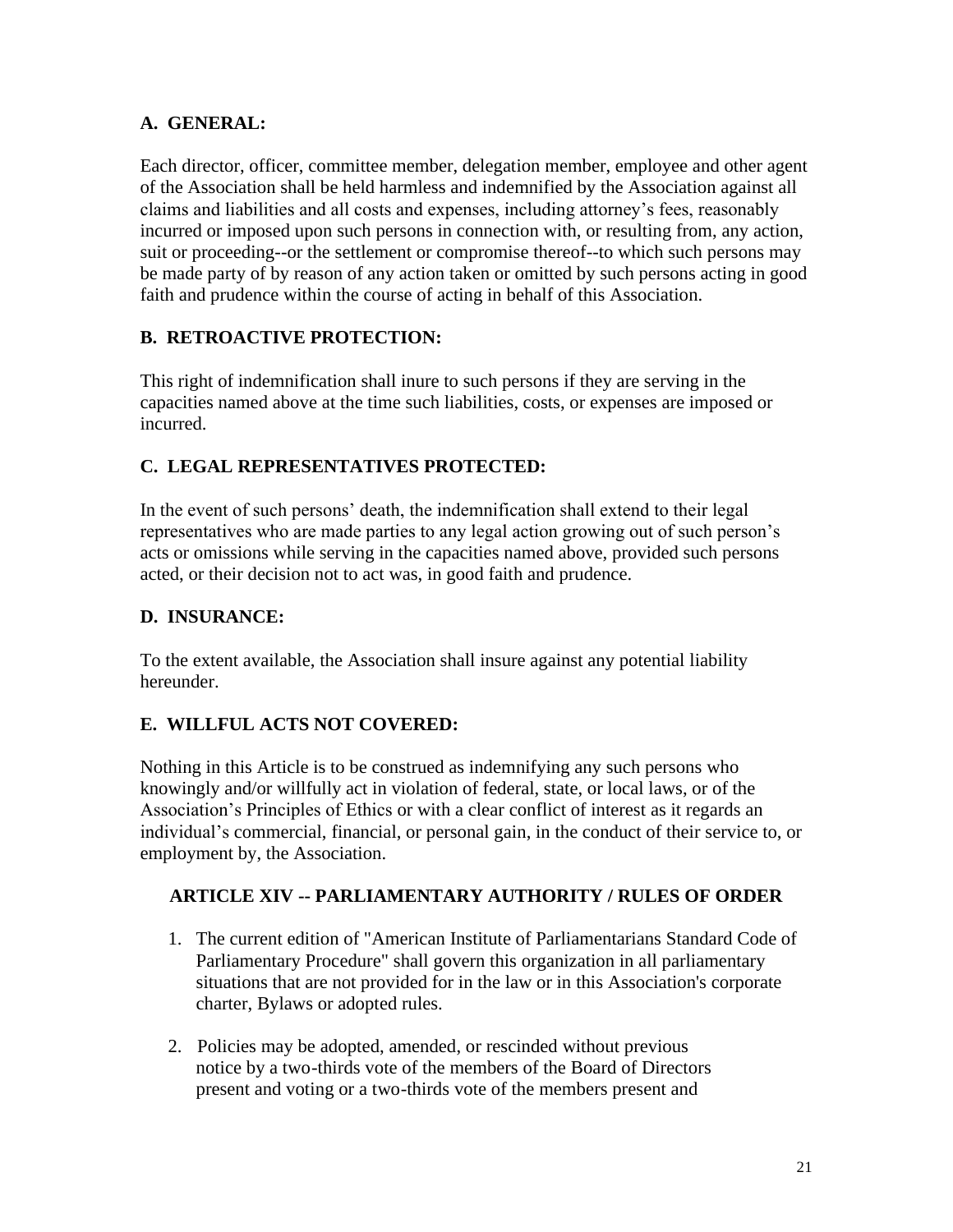voting at the General Assembly meeting. With previous notice, policies may be adopted, amended or rescinded by a majority vote of the members present and voting at the meeting of the Board of Directors or General Assembly business meeting.

### **ARTICLE XV -- AMENDMENTS**

#### **A. PROCEDURE:**

1. These Bylaws may be amended at any session of the General Assembly by a twothirds (2/3) affirmative vote of the legal votes cast, provided the proposed amendment shall have been presented:

a. At a previous Association annual session; or

b. In an Association publication or general membership notification a minimum of 60 days prior to the next General Assembly meeting.

2. These Bylaws may be amended at a second meeting of the same session of the General Assembly by a four-fifths (4/5) affirmative vote of the legal votes cast.

3. An amendment to these Bylaws effecting a change in the dues shall require a threefourths (3/4) vote of the legal votes cast of a duly called General Assembly following notice in an Association publication or general membership notification issued a minimum of 60 days prior to the next General Assembly meeting.

#### **ARTICLE XVI -- PRINCIPLES OF ETHICS**

The Principles of Ethics of the American Association of Orthodontists shall be the principles of ethics of this Association.

#### **ARTICLE XVII -- DISCIPLINARY PROCEEDINGS**

The Disciplinary Proceedings of the American Association of Orthodontists as contained in its Bylaws and policy statements shall be the Disciplinary Proceedings of this Association.

#### **ARTICLE XVIII – DISSOLUTION**

If this corporation should be dissolved at any time, no part of its assets shall be distributed to, or among its members; but after payment of all indebtedness of the corporation, the Board of Directors shall designate to which tax-exempt organization(s) recognized under 501 (C) tax code of the IRS the surplus assets shall be distributed.

#### **ARTICLE XIX**